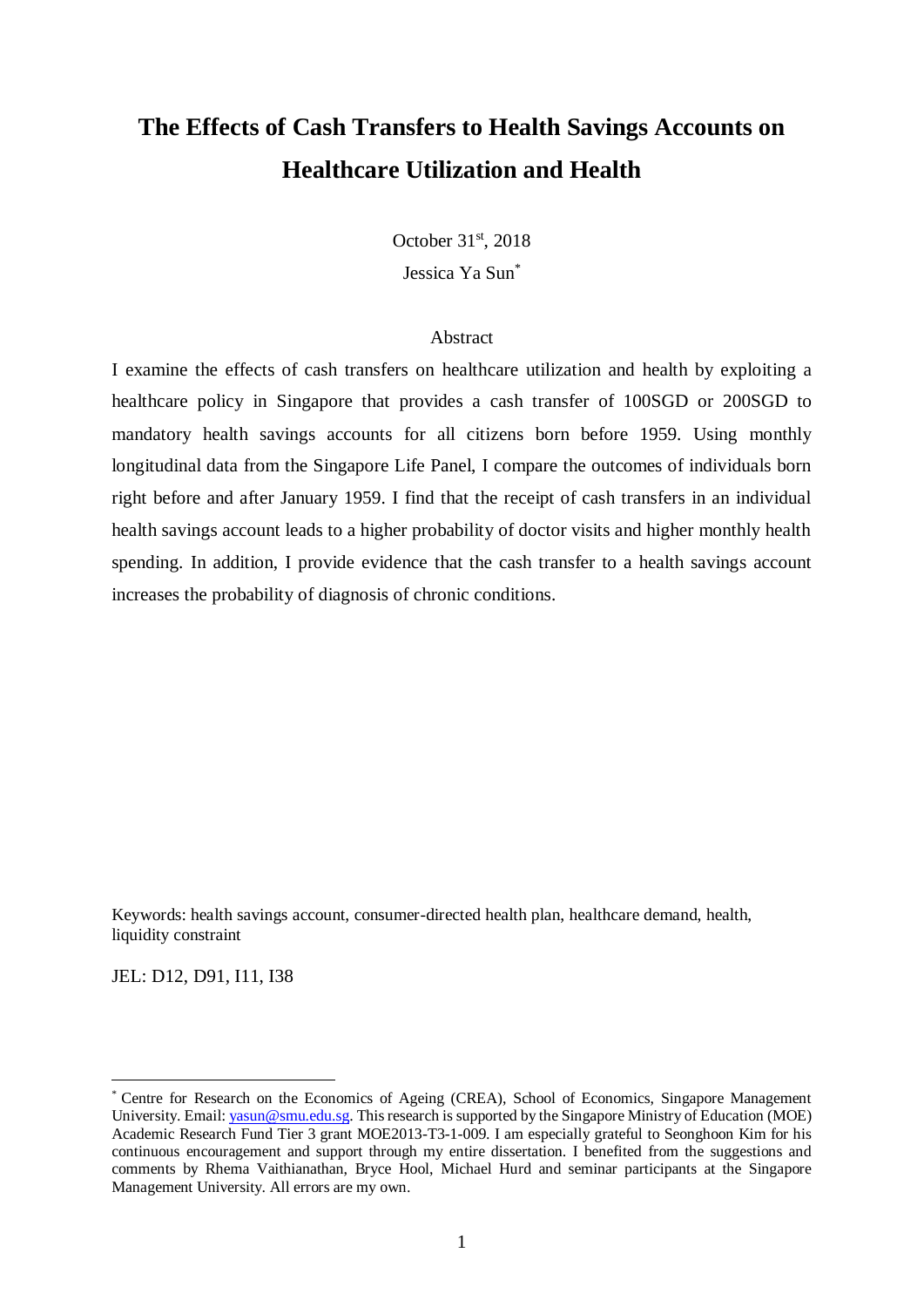# **1. Introduction**

In March 2014, the Singapore government launched the 5-Year Medisave Top-up Plan. Under this plan, all Singaporean citizens who were born between 1949 and 1959 receive an annual payment of 100SGD or 200SGD into their health savings account (HSA), regardless of assets or income levels.<sup>1</sup> The 5-Year Medisave Top-up Plan covers approximately 15% of the Singapore citizens, and transferred almost 53 million  $SGD<sup>2</sup>$  (38.6 million USD) in benefits until 2019. This policy presents the opportunity to study the effects of cash transfers to HSAs.

Although there is a rich literature studying the effects of cash transfers, inferring the impact of cash transfers to HSAs from these studies is difficult. The Permanent Income Hypothesis (PIH) predicts that households should not respond to transitory expected income increase (Jappelli and Pistaferri, 2010). But recent empirical evidence on tax rebates rejects the prediction and show households increase their non-durable consumption upon receiving the cash transfers (Johnson et al., 2006; Agarwal et al., 2007; Parker et al., 2013). Similarly, although a transfer to the HSA is expected to be used on healthcare services and ultimately improve health conditions, it is also possible that households increase spending on other categories instead if they treat the transfer as fungible (Hoynes and Schanzenbach, 2009).

In this study, I examine the effects of the 5-Year Medisave Top-up Plan through regression discontinuity design, comparing individuals who were born right before and after the birthdate cut-off of the program. The setting offers a number of advantages over previous empirical settings. First, there are no confounding factors at the birthdate cut-off. The 5-Year Medisave Top-up Plan only provides eligible citizens with cash transfers in HSAs without changing health insurance coverage or copayment rates. Second, the eligibility of the program only depends on individual's official birthdate record and the enrolment does not require any application. Therefore, it is virtually impossible for individuals to manipulate their eligibility status. Third, since the Medisave account is a part of the national pension scheme, more than 96% of the population owns such an account, avoiding the selection bias.

My analysis draws on data from a newly available, nationally representative survey in Singapore, the Singapore Life Panel (SLP). I organize the analysis around the potential costs and benefits of cash transfers. I examine, on the cost side, the impact of receiving Medisave top-up on healthcare utilization and on the benefit side, the effects of the program on self-

<sup>&</sup>lt;sup>1</sup> Singaporean citizens who were born before 1949 are eligible for larger amount of cash transfers to their Medisave accounts under a scheme called the Pioneer Generation Package (PGP),

 $2$  1 SGD = 0.73 USD as of September 2018.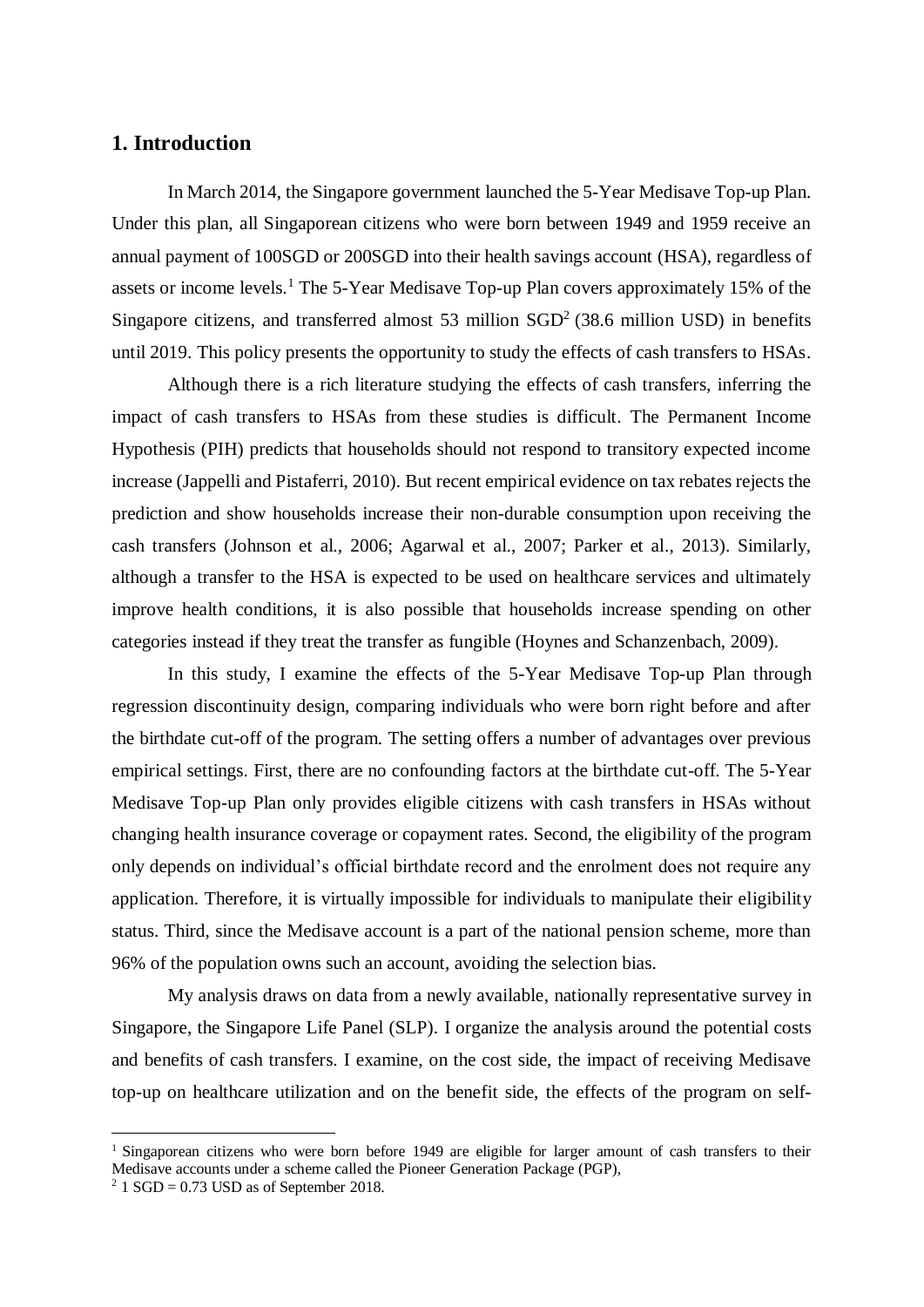reported health, probability of new chronic condition diagnosis, and subjective well-being. To understand the mechanisms further, I analyze the heterogeneity in spending response across households with different liquidity constraints and across different categories of healthcare demand.

The findings are summarized as follows. First, the receipt of cash transfers in a medical savings account raises healthcare utilization mainly through increasing the probability of doctor visits. Second, I find no significant improvements in self-assessed health or life satisfaction. However, there is significant increases in the number of chronic condition diagnosis, suggesting a potential long-term benefit (Lette et al., 2017).

To shed further light on the mechanisms behind the estimated average responses of healthcare utilization, I contrast the responses across different types of households and different subcategories of healthcare spending. Healthcare demand rose primarily in pharmaceutical products. Consistent with previous studies on effects of cash transfers, households with liquidity constraints display a higher propensity to consume (Johnson et al., 2006; Agarwal et al., 2007; Parker et al., 2013; Kaplan and Violante, 2014). I also find evidence that cash transfers make households without chronic conditions more likely to consult doctors, implying long-term benefits of the program through preventive measures.

This study contributes to the literature as follows. In the recent decades, the concept of HSA has been adopted by many countries to counter rising healthcare costs.<sup>3</sup> In the US, the HSA has been paired with a high-deductible health insurance to form the consumer-directed health plans (CDHP).<sup>4</sup> Despite the increasing adoption of consumer-directed health plans (CDHP) among employers in the US, studies on the effects of policy interventions using HSAs are scarce. Previous studies regarding HSAs have mainly focused on its effects on healthcare cost reduction and preventive care utilization (Baicker et al., 2006; Lo Sasso et al., 2010; Bundorf 2016; Haviland et al., 2016; Brot-Goldberg et al., 2017; Eisenberg et al., 2017). It is unclear whether cash transfers to HSA could increase healthcare demand, while incurring minimal moral hazard costs. Because Singapore's health financing scheme is comparable to

<sup>&</sup>lt;sup>3</sup> Other Singapore, the US employers have adopted consumer-directed health plans (CDHP), a combination of HSA and high-deductible health plans (HDHP). China has adopted HSA for urban workers since 1998. South Africa has had medical savings accounts (MSA) since 1993 and more than half of private insurance in the country consists of MSA plans. Hong Kong has also developed a plan to use MSA but is currently under public consultation (Hanvoravongchai, 2002).

<sup>4</sup> Under the context of US, HSA and MSA refer to two difference schemes: qualification for MSA is more stringent than HSA. In this paper, I treat HSA and MSA interchangeably by focusing on the main feature as non-taxable account for medical purposes.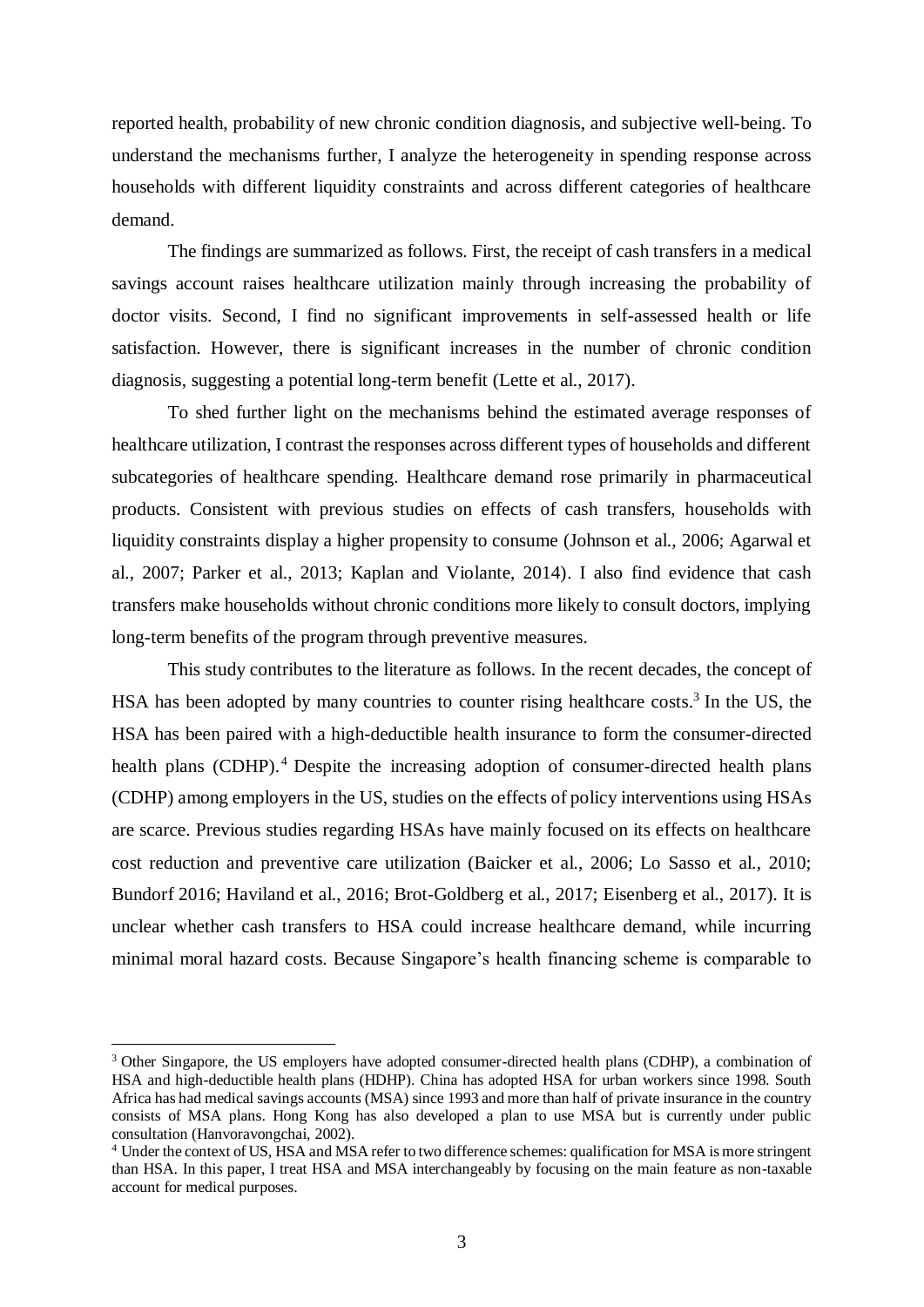CDHP<sup>5</sup> , I am able to identify the effects of cash transfer to individual HSA. The cash transfers analyzed in this study targets the population of all employment status (as opposed to specific employee populations in the previous literature). Therefore, it provides novel evidence on healthcare demand responses to cash transfers.

This study is also related to empirical literature estimating the effects of expected income changes on household consumption expenditures (Parker, 1999; Souleles, 1999, 2002; Johnson et al., 2006; Agarwal et al., 2007; Parker et al., 2013; Kaplan and Violante, 2014). The majority of existing studies have found impact of expected income changes on non-durable consumption. Few studies have examined the effects on health expenditure. Among those that undertake such research, few studies find that increases in income lead to dangerous health behavior, such as drug abuse and alcoholism (Dobkin and Puller, 2007; Miller et al., 2009; Evans and Moore, 2011; Gross and Tobacman, 2014). Since HSA can be used only to purchase healthcare services, a cash transfer to individual HSA may generate distinctively different effects on consumer behaviors than that predicted in the previous literature.

The rest of the paper is organized as follows. Section 2 presents the institutional background of the health financing schemes in Singapore and the 5-Year Medisave Top-up Plan. Section 3 describes the data. Section 4 presents the empirical identification strategy. Section 5 presents and discusses the main results. Section 6 reports the findings of heterogeneous effects. Section 7 shows the robustness checks. Section 8 concludes.

### **2. Background**

 $\overline{a}$ 

#### **2.1 Institutional Setting in Singapore**

The healthcare financing system in Singapore consists of Medisave, MediShield Life, and Medifund, the so-called "3M" system (Barr, 2008; Lim, 2017). Medisave is an individual HSA through which citizens build savings for their healthcare needs. It is the primary source of healthcare financing for Singaporeans and pays smaller healthcare bills. Monthly contributions to Medisave are mandatory, ranging from 7% to 9% of monthly salary with a ceiling (Ministry of Health, Singapore, 2010). Amounts accumulated in Medisave can be used for outpatient treatments, inpatient charges, and surgical expenses up

<sup>&</sup>lt;sup>5</sup> See Table 1 for a detailed comparison. Both systems feature a tax-free individual savings account that can be used only to purchase medical services and an insurance, which covers only large amounts of healthcare expenditure.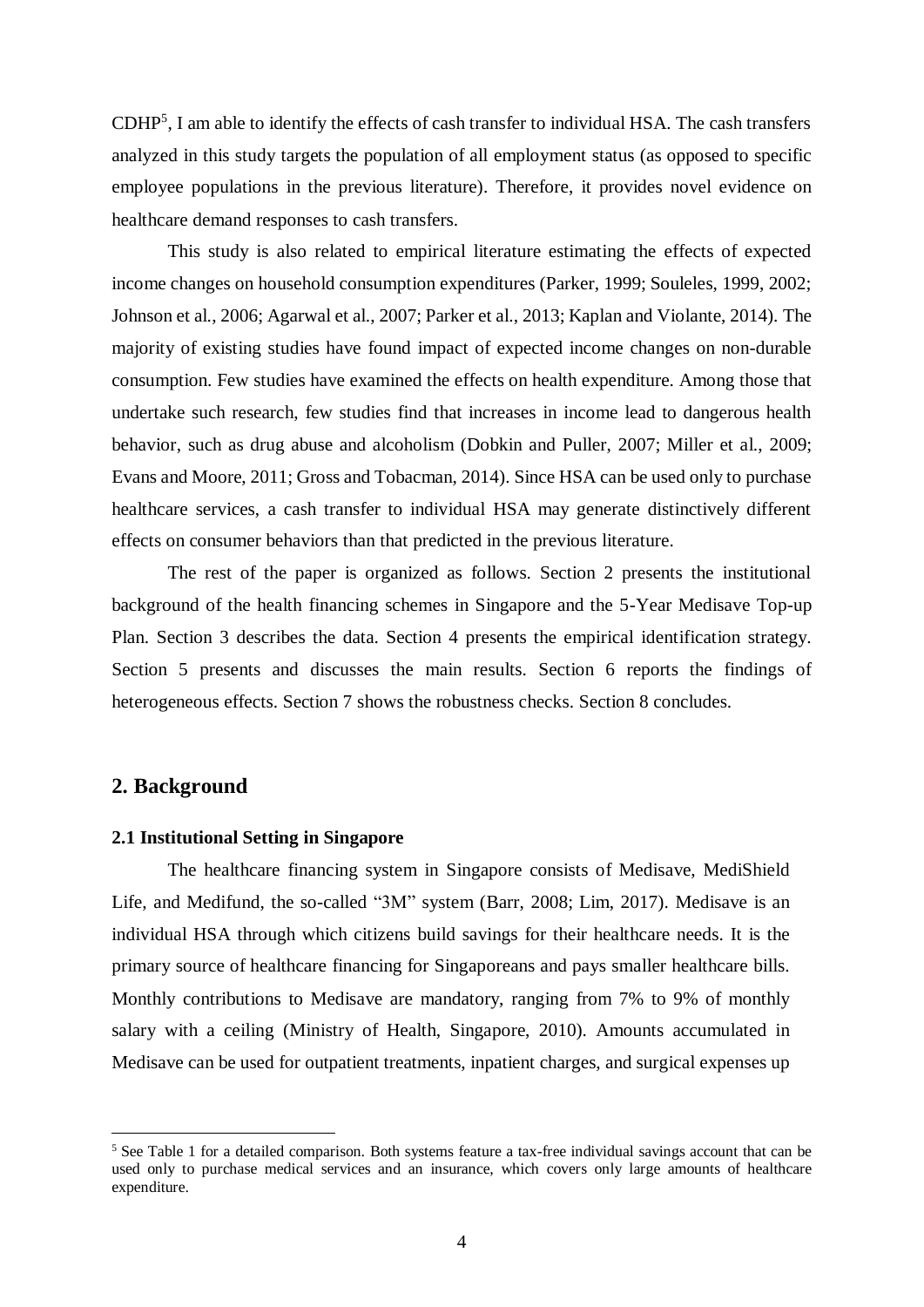to a limit. Individuals cannot withdraw cash directly from Medisave. In addition, individuals can use Medisave to pay for the medical bills of family members.

MediShield Life is mandatory health insurance complementary to Medisave. It covers prolonged hospitalization and large medical expenses. Medifund is an endowment fund set up for the government to help citizens who cannot afford medical expenses. The amount individuals can claim is subject to the fund's budget surplus for the year as well as individual financial and social circumstances.

#### **2.2 Health Savings Account and Consumer-directed Health Plans (CDHPs)**

The HSA plus a high-deductible health insurance scheme is not unique in Singapore. It has been adopted by many countries to control the rising healthcare costs. One example would be the consumer-directed health plans in the US. A CDHP, which typically features a high deductible health plan (HDHP) with HSA, represents an emerging alternative healthcare insurance in the last decade. Early proposals for medical savings accounts can be traced to the late 1990s (Stano, 1981; Pauly, 1994; Pauly and Goodman, 1995). The advocates of the plan contrast it with traditional comprehensive, tax-subsidized insurance, which creates moral hazard and inefficiencies for healthcare demand.

The motive for the CDHP is the desire to create highly informed consumers and to give them incentives and the tools to take charge of their own healthcare decisions. Their search for price and quality would reduce the power of health providers and existing inefficiency in the healthcare market. Since the CDHP's legalization in 2002, it has been adopted rapidly by employers in the US. Thirteen percent of employers offered CDHPs in 2008 and 26% of employers who did not offer a CDHP said they were very likely to do so in the next year (Lo Sasso et al., 2010). By 2017, almost one-third of covered employees were enrolled in CDHPs (Mercer, 2017).

The Medisave plus MediShield Life financing scheme is very similar to the CDHP. Both are designed to minimize the inefficiency costs caused by moral hazard while providing insurance coverage. The philosophy behind the 3M system—promoting individual responsibility—makes higher degrees of co-payment essential (Lim, 2017). Table 1 presents a comparison of the Singapore health financing scheme and CDHP. Both Medisave and HSA are tax-free individual accounts that can be used only to purchase healthcare services. Individuals first pay out of their HSA accounts to meet healthcare expenditure. Medisave and HSA have maximum annual contribution amounts capped at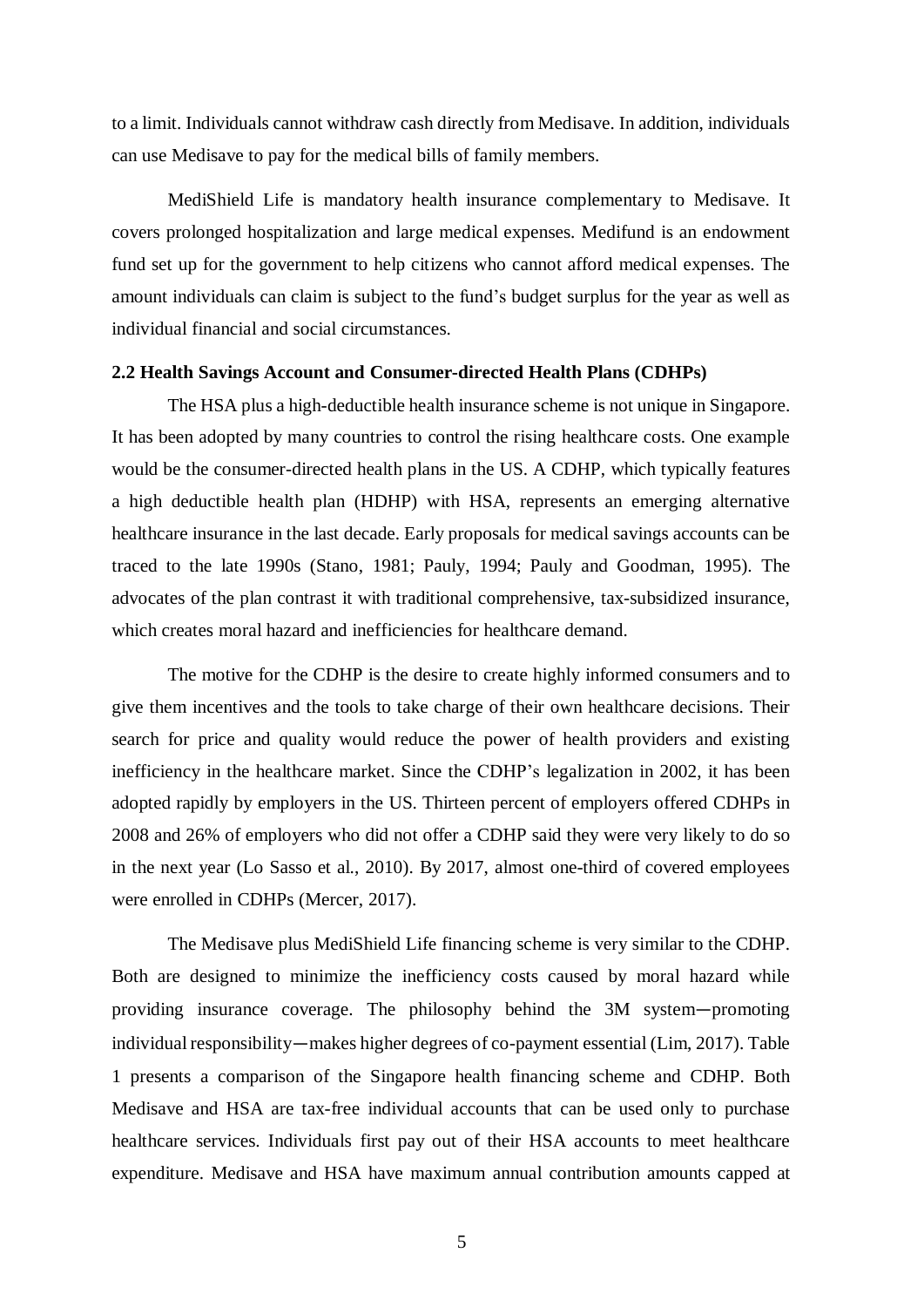approximately 3000–6000 USD per year, respectively. Similarly, individuals who are enrolled in the MediShield Life and HDHP are required to pay a high amount of deductible and coinsurance rate before receiving reimbursement from the insurance. Both schemes have approximately 10% coinsurance rate with minimum deductibles set at 1000–2000 USD per year.

#### **2.3 5-Year Medisave Top-up Plan**

To improve the welfare state of the elderly, the Singapore government launched the 5-Year Medisave Top-up Plan in 2014. Singaporean citizens who were born between January 1, 1950 and December 31, 1959 are eligible for the program and receive 100 SGD or 200 SGD in their Medisave accounts from 2014 to 2019.

Table 2 displays the top-up schedule for the eligible recipients. The annual home value is the estimated annual rental revenues if the property were to be rented out, excluding furniture and maintenance fees, and is determined annually by Singapore's tax authority (Agarwal and Qian, 2014). The majority of citizens (i.e., individuals living in HDB flats who do not own more than one property) receive the higher top-up amount of 200 SGD per year.

Recipients receive the top-up automatically in their Medisave accounts if they had previously signed up for a government payment. For those who have not, the sign up is online and linked directly with individual National Registration Identification Card (NRIC) number. To guarantee the benefits reach the targeted population, eligible Singaporeans will be notified in July each year through text messages, letters and government mobile application reminders. The actual transfer takes place every year at August  $1<sup>st</sup>$ .

The 5-Year Medisave Top-up Plan presents a unique policy setting as compared to other social welfare programs. First, the eligibility of the program does not coincide with any changes in the healthcare cost-sharing scheme. Second, the cash transfer is anticipated. Given the recurrent nature of the transfer, presumably, the eligible individuals have enough time to learn about the top-up either from the news, from letters informing them of the top-up, or from friends/family.

The key to our identification is that individuals who are eligible for the 5-Year Medisave Top-up Plan do not need to provide qualifying documents for the program. Individual recipient status is determined from the government's administrative record, and therefore, it is practically impossible for individuals to manipulate birthdate for eligibility.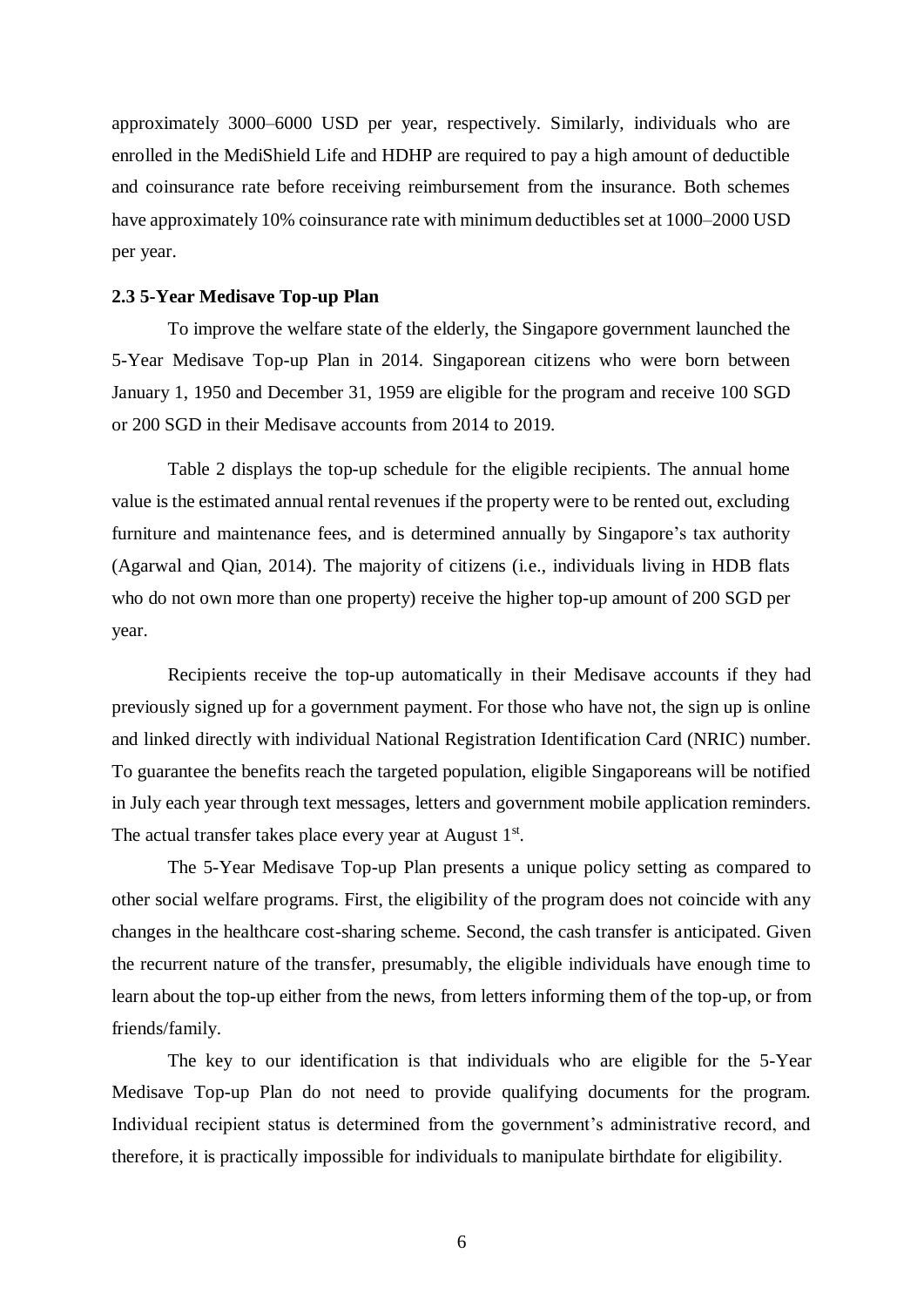# **3. Data**

I use data from the SLP for the empirical analysis. The SLP is a longitudinal survey for a representative sample of Singapore citizens and permanent residents aged 50 to 70 years. The baseline of the SLP is July 2015, and the monthly sample ranges from 7,000 to 9,000 individuals. The survey contains both individual-level information, such as health, income, and education, and household-level variables, such as consumption and wealth. The SLP is comparable to the U.S. Health and Retirement Study and the Survey on Health, Retirement and Ageing in Europe.

The SLP is conducted as an internet survey with four types of survey frequency. Every month, the SLP asks the respondents a set of standard questions regarding consumption, income, labor market status, health, and life satisfaction. Household consumption includes spending across 8 broad categories and 33 subcategories, along with credit card use and transfers to/from friends and family members. In the month of January every year, there is a longer survey eliciting the details of the household's wealth by compiling extensive data on 40 subcategories of assets and debts. Quarterly modules ask respondents about health insurance, work expectations, and subjective well-being. Periodically, there are one-off modules collecting data on topics relevant to policymakers' interests.

# **3.1 Sample Definition**

To ensure the representativeness of the national population, I restrict the sample to individuals who were 50 to 70 years old at the baseline and participated beyond the baseline and the first wave. This exclusion brought the study population to 12,096 individuals (representing 9,358 unique households).

Since the outcome variables are reported at both the household and individual levels, I construct two samples. For healthcare utilization, the SLP surveys the respondent's household spending on prescription medication, non-prescription medication, outpatient, and inpatient services. Since each respondent would report consumption at the household level, the household is the unit of analysis for the effects of receiving top-ups on healthcare utilization.

The SLP provides three identifiers: household ID, respondent ID, and spouse ID. Under the same household identifiers, some of the respondents are not married, and some comprise more than one married couple. Appendix Table 1 reports the composition of marital status and spouse records in the SLP. To identify the household structure accurately, I construct a new household identifier based on the respondent's marital status and reported spouse ID. In total, 2,164 new household identifiers are created.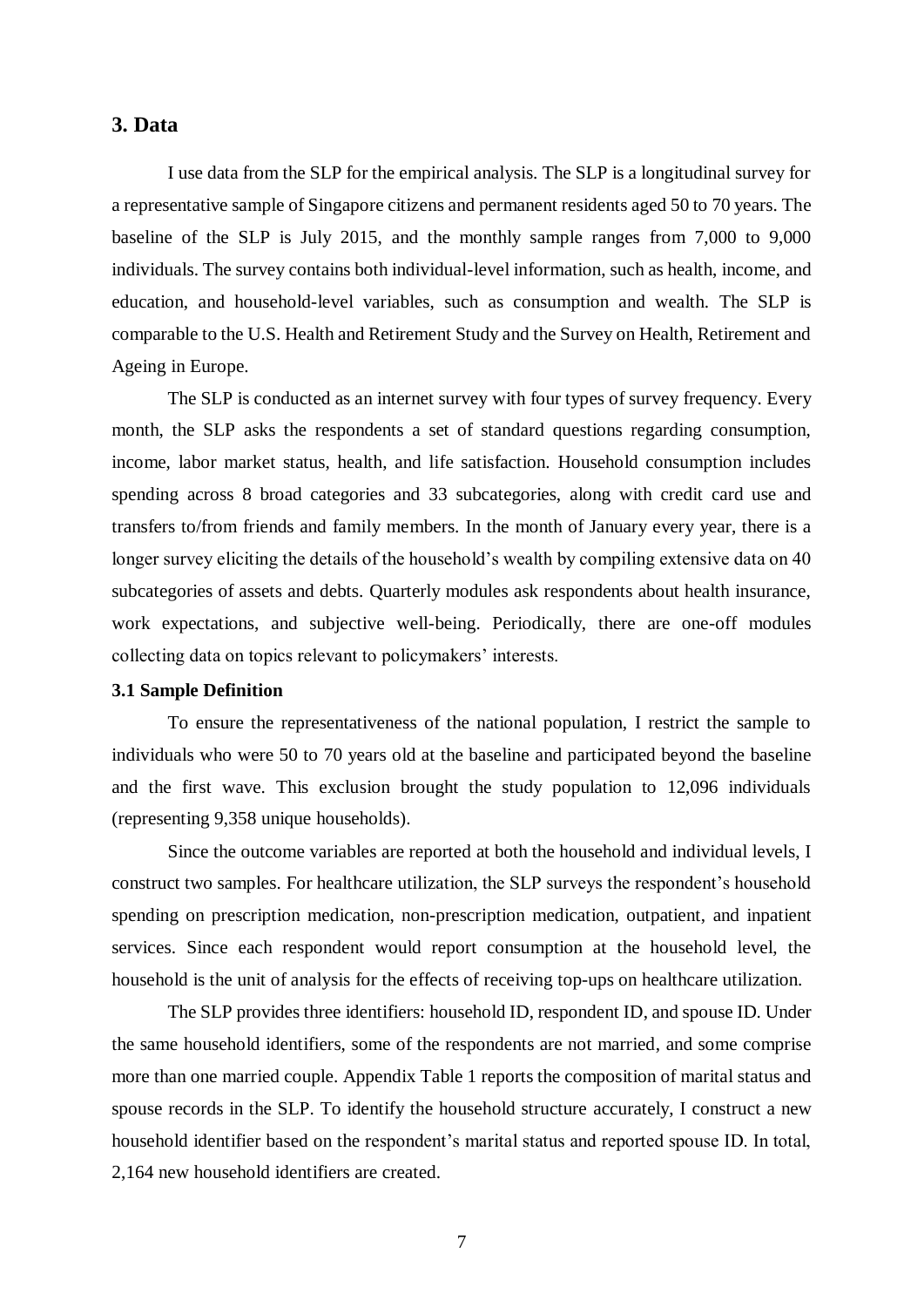To examine the actual effects of being eligible for receiving Medisave top-up on household healthcare utilization and to avoid double counting, I keep only one representative member per household per wave. Therefore, I select the observations reported from the household member who is most knowledgeable about household finance. Given the demands of an empirical approach, the data provide relatively reasonable samples: more than 1,568 households fall within the 12-month bandwidth. For self-reported health, the probability of a new diagnosis of chronic conditions, and overall well-being, the unit of analysis is the individual, since the respondents report at the individual level. In total, 1,620 individuals fall within the 12-month bandwidth.

Different from many survey datasets, the SLP is conducted monthly, and thus, the participation patterns of respondents potentially influence the estimation results. Appendix Table 2 reports the result from a simple ordinary least square (OLS) regression investigating the relationship between the number of waves in which a respondent participated and a set of demographic characteristics, restricting the sample to within the 12-month bandwidth. The table shows that older respondents participated in more waves as compared to the younger ones. Respondents who obtain secondary education and post-secondary education are more likely to answer than those who have primary or less education. Given the significant differences in characteristics of respondents who participated more often in the survey, pooling waves together would likely bias the estimation.

One approach for dealing with attrition and other changes in the composition of the sample would be to investigate a continuously participating cohort in the SLP. To minimize the measurement errors, I keep individuals who have participated in more than nine waves every survey year and pool data from October 2015 to July 2018. In total, 1,495 individuals fall within the 12-month bandwidth and are kept in the sample, amounting to 26,082 personwave observations.

#### **3.2 Summary Statistics**

Table 3 Panel A reports the demographic characteristics of the individual-level sample. For the eligible sample, 53% are female, and more than 82% married. The sample consists of 84% Chinese, 8.8% Malay, and 5.3% Indian. More than one-third of the sample has postsecondary education and 60% has private insurance. By comparison, the control group has similar characteristics to the treatment group except for education. Since the non-eligible individuals are younger than the eligible individuals are, the former on average obtain more years of education owing to the improved economic situation. Panel B reports the household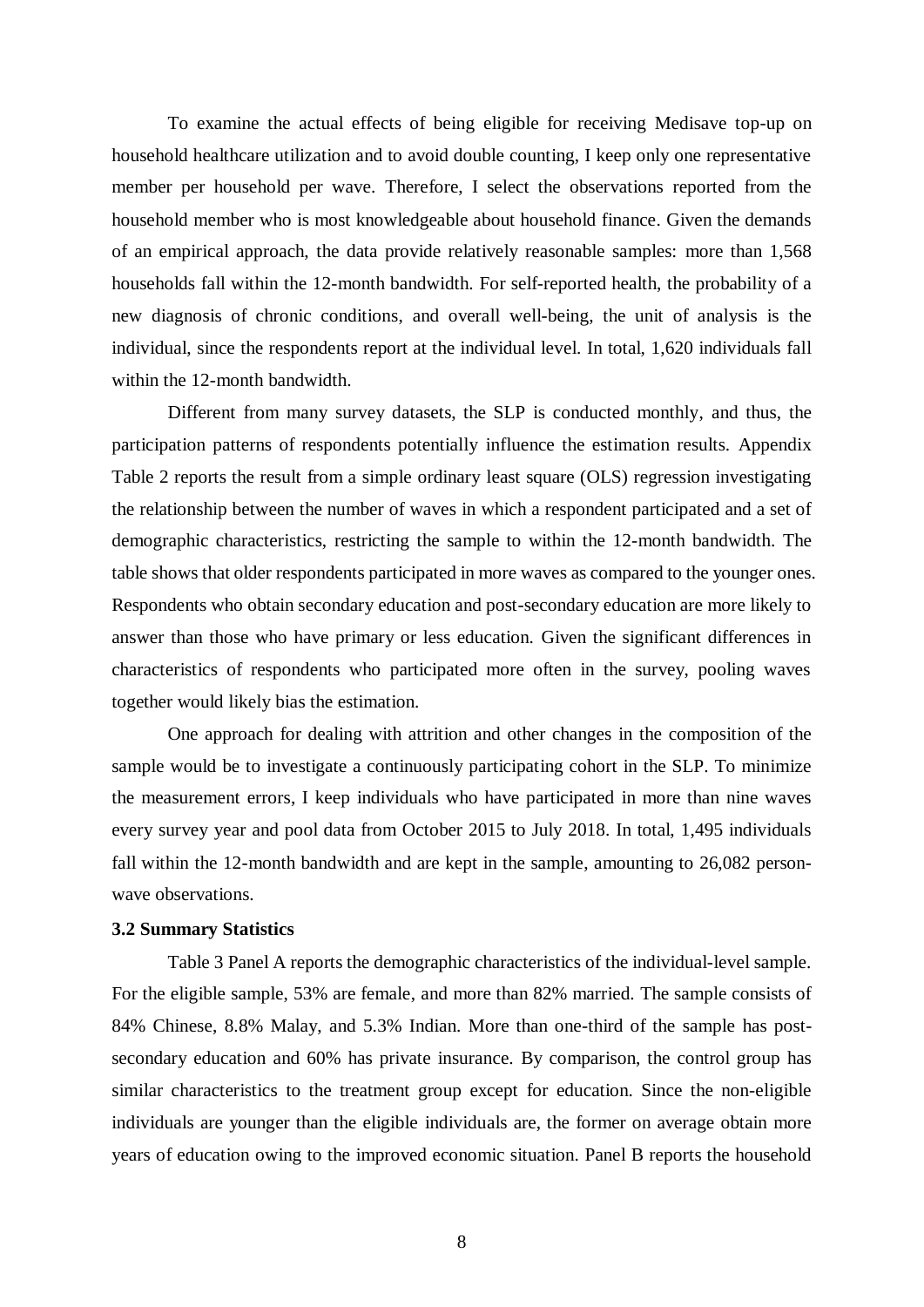characteristics. On average, the control sample incurs higher medical and non-medical expenses. In addition, non-eligible households have higher financial wealth than eligible households do.

# **4. Empirical Methodology**

To estimate the size of the discontinuity in outcomes and treatment, I follow standard methods for regression discontinuity analysis (Imbens and Lemieux, 2008; Lee and Lemieux, 2010). The main estimating equation for household healthcare utilization is

$$
Y_{ht} = f(b) + \alpha_1 M T_h + \delta X_{ht}' + \gamma_t + \epsilon_{ht}, \quad (1)
$$

where  $h$  is a household represented by the person who is most knowledgeable about household finance. Y represents household-level outcome variables, such as medical consumption expenditure.  $f(b)$  is a smooth function of birthdate including the square and cubic term of birthdate.  $MT_h$  is a dummy variable indicating whether the household is eligible (i.e., if any household member was born before December 31, 1959).  $X_{ht}$  is a vector of control variables, including characteristics of the financially representative person of household  $h$ , such as gender, marital status, education, and race. I also include a series of wave dummies  $\gamma_t$ , to absorb the seasonal variation in consumption expenditures as well as other concurrent aggregate factors. I restrict the sample to households with members who were born 12 months before and after the cut-off birthdate and estimate equation (1) using pooled data from October 2015 to July 2018. The coefficient of interest is  $\alpha_1$ , which measures the average effects of being eligible for receiving Medisave top-ups.

Similarly, for health and subjective well-being measurements, I estimate the following equation:

$$
Y_{it} = f(b) + \beta_1 M T_i + \delta X'_{it} + \gamma_t + \epsilon_{it}, \quad (2)
$$

where  $Y_{it}$  indicates the health or well-being measurements of individual  $i$  at wave  $t$ . Individual program eligibility,  $MT_i$ , is a dummy variable indicating whether individual *i* is eligible for receiving the Medisave top-up.  $X_{it}$  is a vector of control variables, including gender, marital status, education, and race. Standard errors are clustered at age in months to account for common characteristics within cells of the same age.  $\gamma_t$  controls for wave fixed effect. The coefficient of interest is  $\beta_1$ , which measures the average effects of being eligible for receiving Medisave top-ups on health and subjective well-being.

The causal inference rests on the assumptions that the assignment of eligibility cannot be manipulated by the participants and the expected outcomes of the household below and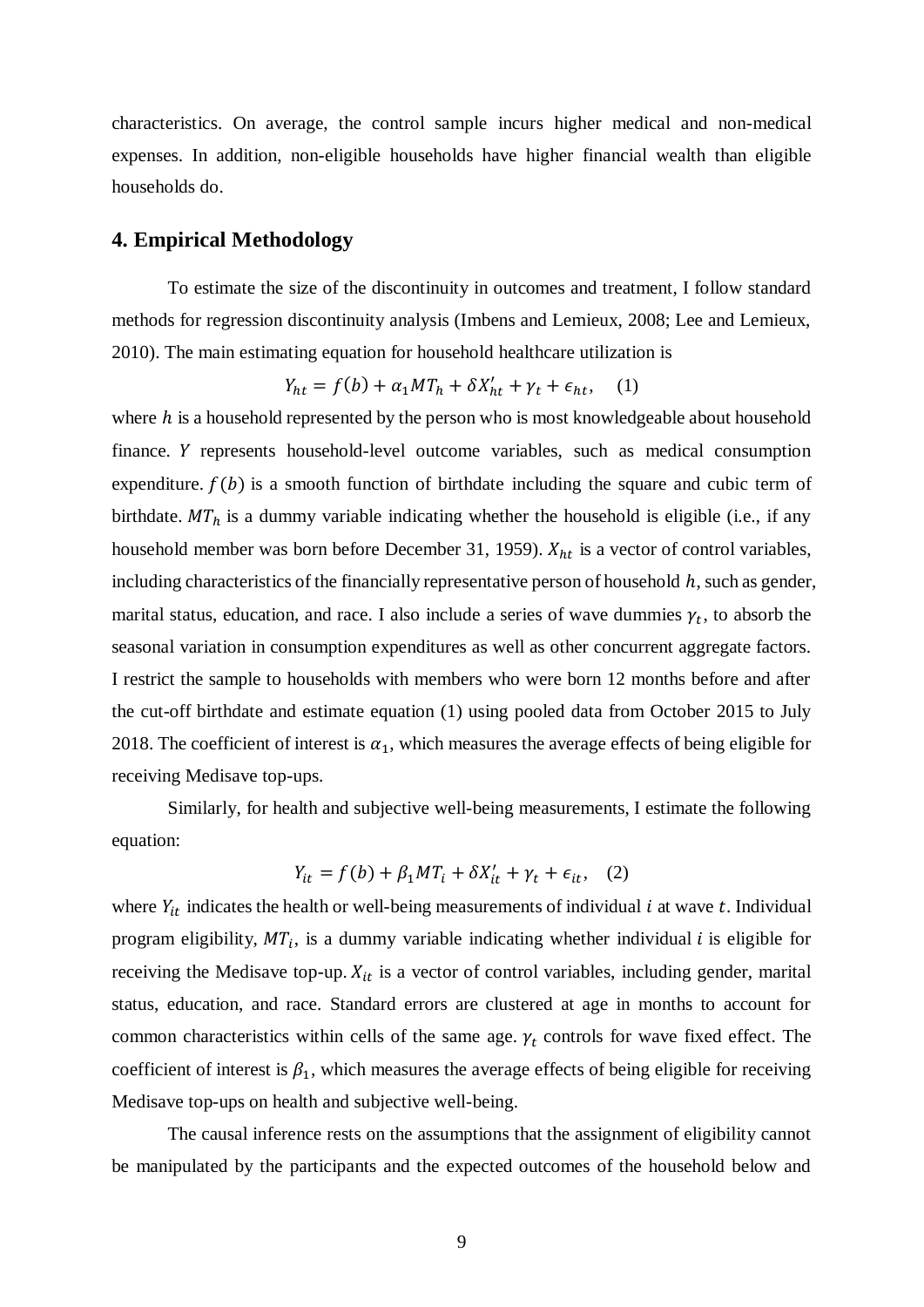above the cut-off birthdate are continuous. Eligibility for the 5-Year Medisave Top-up Plan is determined by the birth record in the government administrative data. The enrolment does not require an application from the eligible individuals and the due benefits amount is calculated based on an individual's housing records. Individuals who are eligible receive the due amount automatically. Therefore, since the Medisave account is part of the pension scheme (Central Provident Fund), more than 96% of the population has such an account, thereby enabling me to avoid selection bias.

Continuity requires the inclusion of all other factors that might affect the healthcare demand trend smoothly around the cut-off birthdate. Following Lee and Lemieux (2010), I fit the same models as equation (1) without controls for confounding variables and testing for discontinuities around the cut-off birthdate. Table 3 in the Appendix reports the regression results. Most of the variables are not statistically different between above and below the birthdate cut-off, except years of education and probability of mother still being alive.

To consider these differences further, Figure 1 in the Appendix compares the covariates of interest in the 12 months around the birthdate cut-off. Most of the comparisons show similar levels across the birthdate cut-off. Notably, the median wealth of households above and below the birthdate cut-off is not significantly different. In summary, it seems that individuals who were born right before and after the birthdate cut-off are nearly identical based on observable variables.

# **5. Results**

#### **5.1 Healthcare Utilization**

To examine the effects of cash transfers to HSA on healthcare demand and utilization, I study three outcome variables: probability of doctor visits, household monthly spending on healthcare and the budget shares of health spending in total household expenditure. Most healthcare consumption decisions, such as treatments and purchase of pharmaceutical products, are not made solely by consumers themselves but jointly with physicians. The decision to consult a doctor is one of the few healthcare demands made exclusively by consumers, and thus, reflects the true effects of receiving a cash transfer.

Figure 1 shows the actual and fitted age profiles of the probability of doctor visits on pooled survey data. The markers in the figure represent averages of the probability of having a doctor visit in the survey month (by age in months). The positive numbers represent individuals who were born before the birthdate cut-off and the negative numbers represent those that were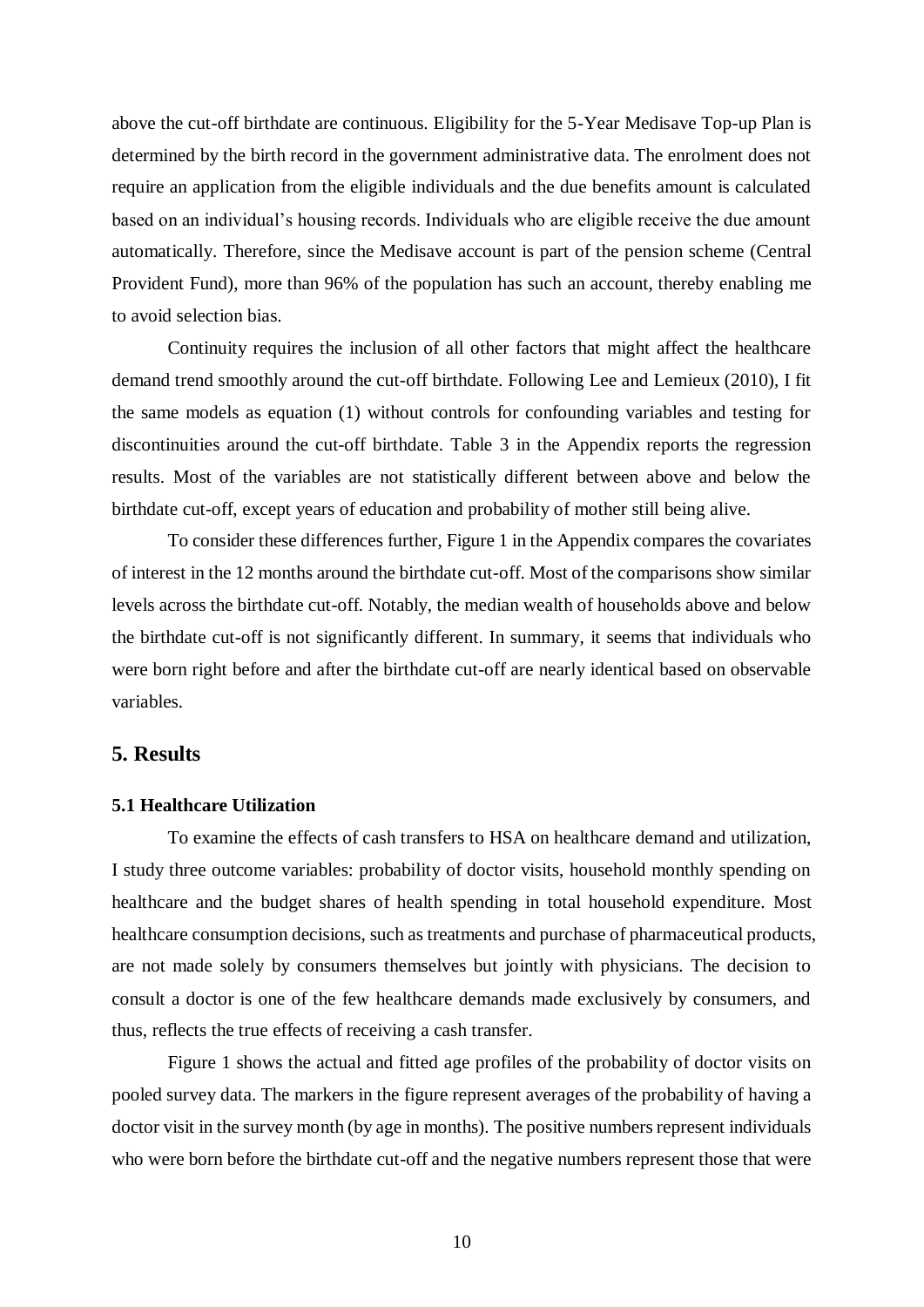born after. The lines represent fitted regressions from models with a quadratic birthdate profile. Overall, there is a general decreasing trend in the probability of outpatient visits before the birthdate cut-off but the probability jumps sharply at the cut-off. There is still a decreasing trend in the probability of doctor visits above the birthdate cut-off, but the rate of decrease is much smaller than that below the birthdate cut-off.

Columns I and II of Table 4 report the results that account for trends and other covariates for the probability of doctor visits. The OLS estimate in Column II includes all control variables. On average, eligible households incur a 4.05% higher probability than noneligible households of having a doctor visit. This indicates a 12% increase in the probability of a doctor visit than the mean monthly probability of 33.4% in the 12 months below the birthdate cut-off (the "untreated" group in this regression discontinuity design). Column I reports the estimates without controls. Both statistical significance and magnitude are similar.

Figure II shows the actual and fitted age profile of the average month healthcare spending. Overall, there is a decreasing trend in monthly health spending before the birthdate cut-off. But the average spending increases sharply right after the cut-off. Columns III and IV of Table 4 present the estimates for household health expenditure using equation (1), both with and without control variables. The total household health expenditure includes spending on prescription medication, over-the-counter medication, outpatient services, inpatient services, and nursing homes. I find that, on average, receiving the Medisave top-up to HSA significantly increases monthly health spending by 27.62 SGD.

To test the perception of the fungibility of the transfer, I examine the budget share of health spending in total household expenditure. If the household treat the transfers to the HSAs same as cash payments, I would expect an increase in both medical and non-medical consumption but no change in budget share of healthcare expenditure. However, if respondents treat the transfers to the HSAs differently since the top-ups could only be used to purchase medical services and are labeled for healthcare purposes, I would expect an increase in the budget share of healthcare spending.

Figure III shows the actual and fitted age profiles of the budget share of health spending in total household expenditure. The markers in the figure represent average percentage of health spending in monthly household consumption (by age in months). The lines represent fitted regression from models with a quadratic birthdate profile. There is a decreasing trend in the percentage of health spending in the total household budget before the birthdate cut-off but the percentage jumps sharply at the cut-off. After the birthdate cut-off, the trend is reversed as increasing with age.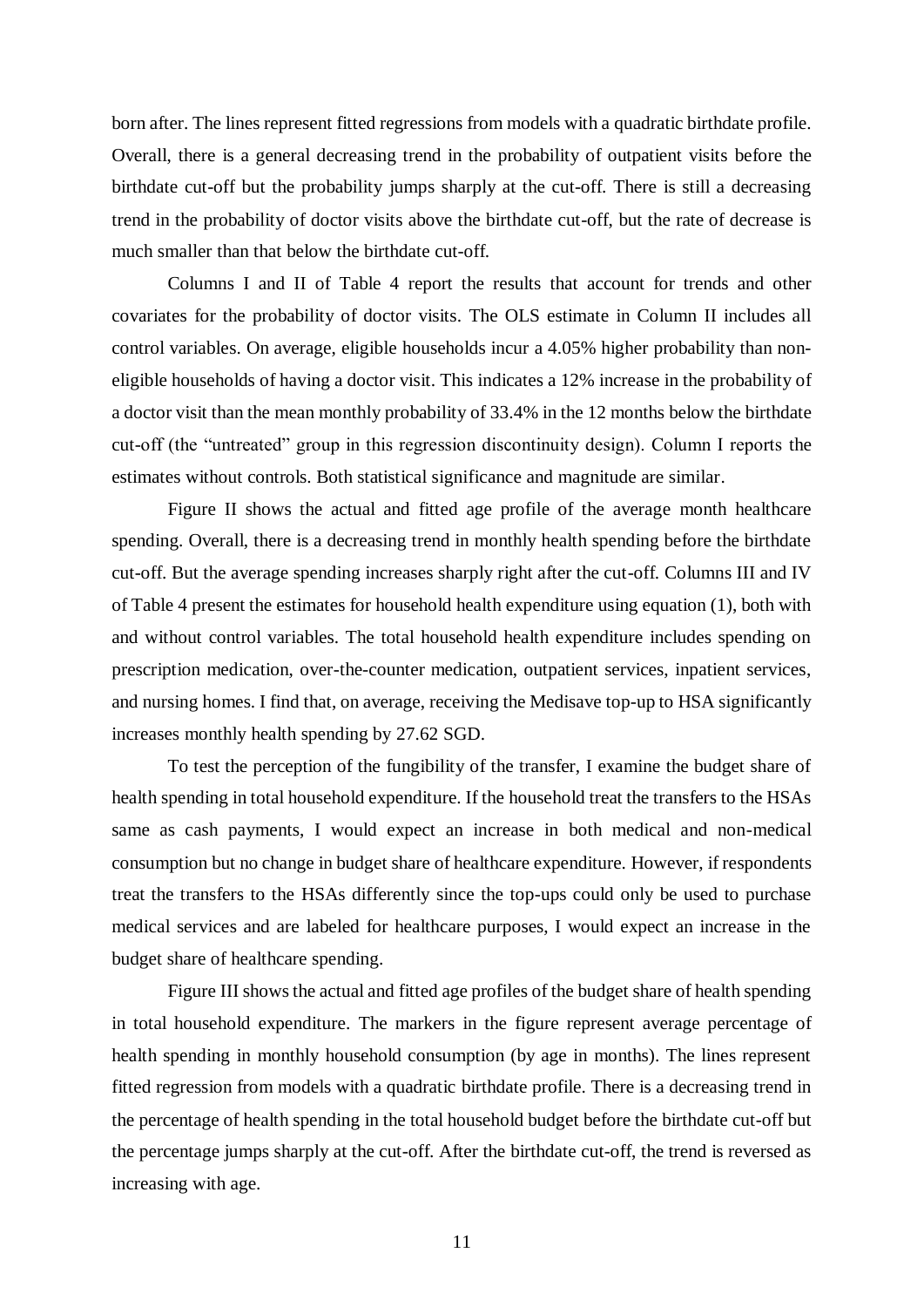Column V and VI of Table 4 report the regression estimates both with and without control variables. Receiving cash transfers to HSA significantly increase the health budget share in the household total expenditure. On average, receiving the top-up increases monthly percentage of health spending by 0.385%, 9.4% increase as compared to the mean of the control group, 4.09%. I also examine the effects of receiving cash transfers to other categories of consumption such as food, clothing, and leisure. The detailed results are reported in Appendix Figure 2. No significant effects are found for other consumption categories.

#### **5.2 Health**

 $\overline{a}$ 

To examine the effects of receiving Medisave top-ups, I examine two outcome variables: the probability of reporting health as excellent or very good, and the probability of reporting life satisfaction as very satisfied or satisfied. Figure 4 shows the effect of receiving Medisave top-ups on self-rated health being excellent or very good in a survey month. Figure 5 presents the effect on life satisfaction being very satisfied or satisfied. Overall, there is little effects of receiving Medisave top-ups on either self-rated health or life-satisfaction.

Table 5 presents the estimates of receiving the Medisave top-up on self-rated health and life satisfaction. Columns I and II of Table 5 show that the estimate of cash transfers on self-rated health is not statistically significant. The result is, to some extent, expected. In general, it is difficult to detect the effect on health in a regression discontinuity framework, since health is a stock (Grossman, 1972). Thus, it may take a while for the most observable effects to be realized. The remaining columns in Table 5 present estimates for an individual's probability of being "very satisfied" or "satisfied" about life in general. Like self-rated health, the estimate is not statistically significant.

Despite the lack of effects on improving current health states, receiving cash transfers could enhance the health of recipients in the long run if chronic conditions were discovered early owing to more frequent doctor consultation. To explore this mechanism, I examine the effect of receiving Medisave top-up on the probability of having any chronic condition diagnosed by the doctor in the survey month<sup>6</sup>. Figure 6 shows the actual and fitted age profiles of the probability of having any chronic conditions diagnosed in a survey month. Columns I and II of Table 6 report the estimates.

<sup>&</sup>lt;sup>6</sup> In SLP, respondents were surveyed every month on their chronic conditions. The wording of the question is "In last month, did a doctor tell you that you have any of the following conditions? Please check all that apply."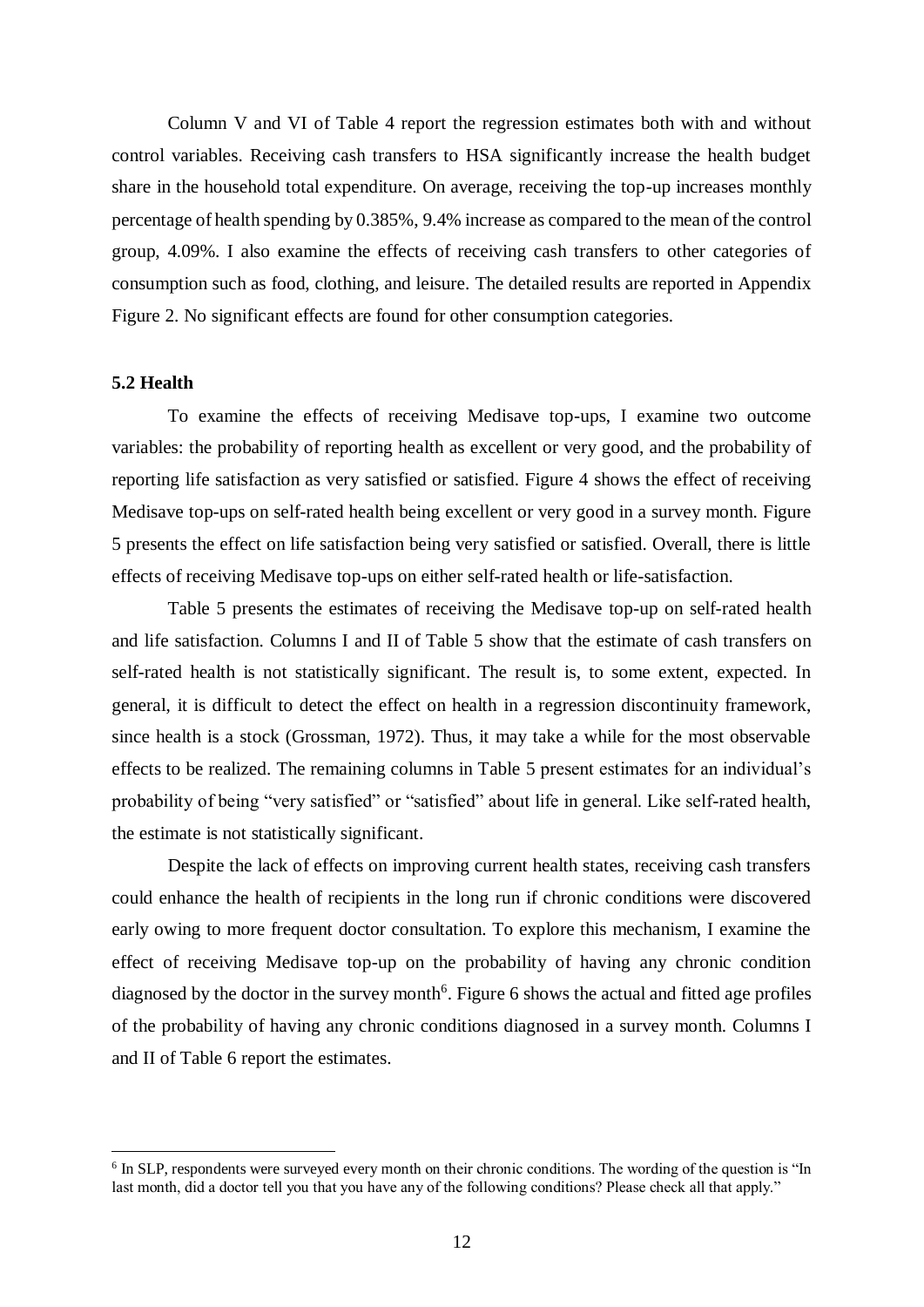On average, being eligible of receiving a Medisave top-up increased the probability of having chronic conditions diagnosed every month by 0.073. Similarly, being eligible for receiving a Medisave top-up increased the number of chronic conditions diagnosed by a doctor every month by 0.105, a 46.7% increase over the average number of chronic conditions in the control group, 0.225.

#### **6. Differences in Responses across Households and Goods**

This section analyses heterogeneity in response to receiving the Medisave top-up, across different types of households and different subcategories of health care services. This analysis provides evidence on why household healthcare demand responds to the top-up. For brevity, I report results using the full set of control variables only.

#### **6.1 Liquidity Constraints**

The presence of liquidity constraints is one of the main reasons that households respond to anticipated income increase (Parker, 1999; Johnson et al., 2006; Parker et al., 2013). Shapiro and Slemrod (2003) found that households in the low-income groups show no consumption response to the tax rebate whereas households who own publicly-traded stocks demonstrate the highest propensity to consume. Similarly, both Kaplan and Violante (2014) and Campbell and Hercowitz (2015) show that middle-income class face substantial liquidity constraints and is the major force in driving the consumption responses to cash transfers.

To verify whether cash transfer to the HSA has similar effects as predicted in the previous studies, I test the differences in healthcare demands based on household income and liquid assets. Following Johnson et al. (2006), I use two variables to identify households that are potentially liquidity constrained: family income before taxes, and liquidity assets, which is the sum of the balances in an individual's checking and savings accounts. I split households into three groups—low, high*,* and intermediate—with the cut-offs between groups chosen to include about one-third of the top-up recipients in each group. The median asset differences between each group are approximately 10 times.

I begin by testing differences in healthcare demand across income groups. The estimation results are reported in Table 7. Among the three income groups, low-income households spent the least among the three groups of their Medisave top-up on healthcare services. For both middle and high-income groups, receiving Medisave top-up significant increases the probability of doctor visits, whereas no significant effects are found for the lowincome group. For health expenditure, the middle-income group spends the most: on average,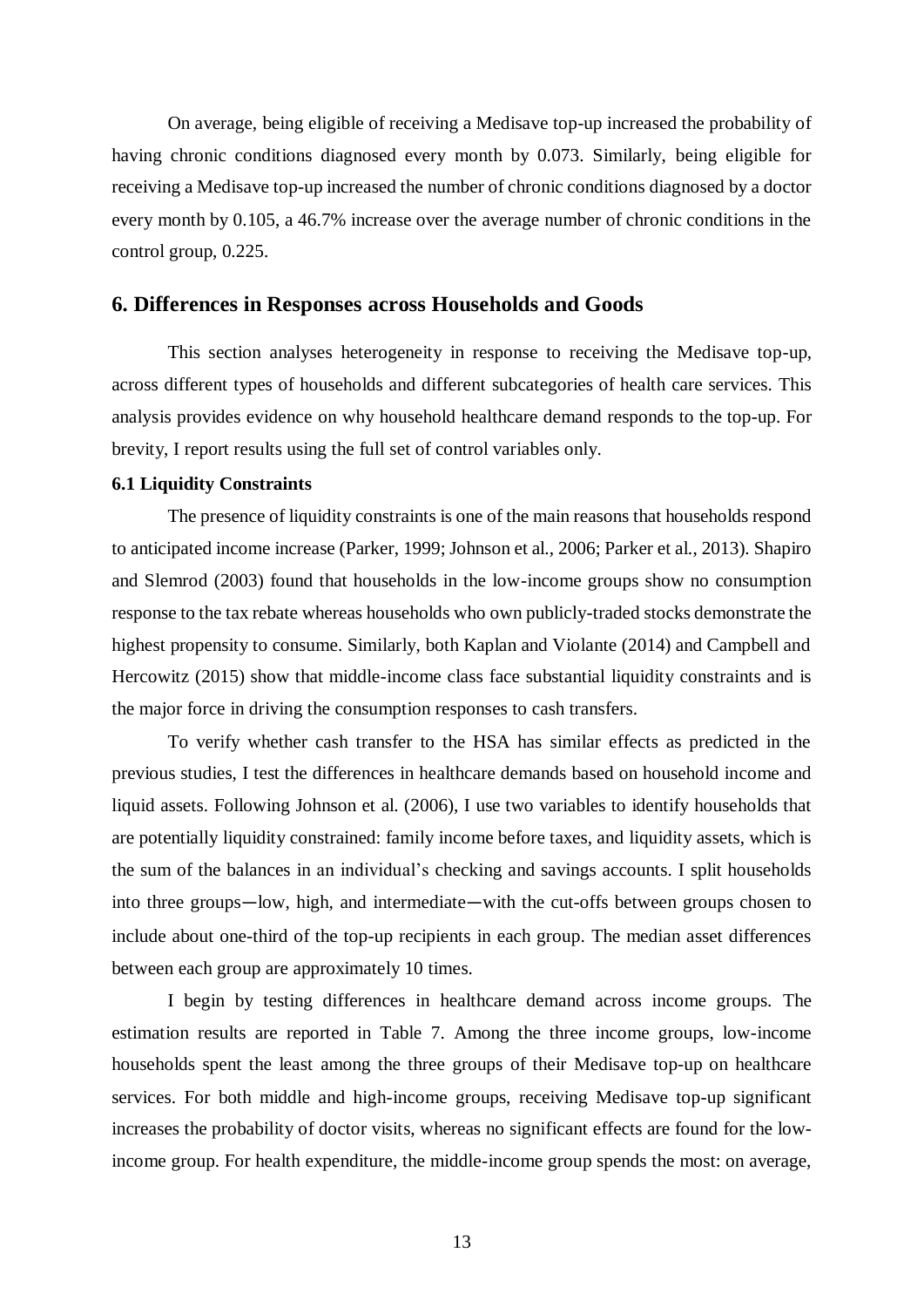receiving cash transfers in HSA increases household health spending by 47.03 SGD. Receiving Medisave top-up also increases the healthcare spending of the high-income group although the magnitude is much smaller.

As income is an indicator of the presence of liquidity constraints, the results of Table 7 are counter-indicative. Households in the low-income group are more likely to save rather than spend the top-ups whereas middle-income group is more likely to be consume the extra cash. One potential mechanism is that low-income households expect larger future medical expenditure as compare to the middle- and high-income group.<sup>7</sup> Therefore, they are more likely to save up the cash transfers. Shapiro and Slemrod (2003) find similar conclusions as individuals who expect to be worse off are the least likely to spend.

Table 8 presents the estimation results testing the differences across liquidity groups. For both probabilities of doctor visits and household healthcare spending, the program has the largest impacts on the intermediate asset group with median liquid wealth of 10,000 SGD. For the probability of doctor visits, receiving Medisave top-up increases the monthly probability of doctor visits among the intermediate asset group by 5.74%, almost double the effects for the low and high asset liquidity groups. Similarly, receiving top-up significantly increases monthly health spending by 65.22 SGD while no significant effects are found for the high asset group. For the low asset group, receiving cash transfers in HSA leads to a reduction in household healthcare expenditure.

In summary, I find that households with middle-income or medium liquid wealth consumed the most of their Medisave top-ups, whereas the low-income or low liquid wealth groups were more likely to save the top-ups and consume in the future. The finding in and of itself is consistent with the "wealthy hand-to-mouth" story. The middle-income households, holding little or no liquid wealth despite owning sizeable quantities of illiquid wealth, have the largest propensities to consume out of additional income owing to liquidity constraints and liquidation costs.

What did households buy with the top-ups? Table 9 shows the estimation results with different dependent variables in each panel measuring spending across the different subcategories within the broad measure of health expenditure. For conciseness, I present the results by liquid asset groups.

 $^7$  Health is associated with socioeconomic status (SES). Low-SES individuals tend to have worse health conditions and adopt risky health behaviours such as smoking and alcoholism (Pampel et al., 2010).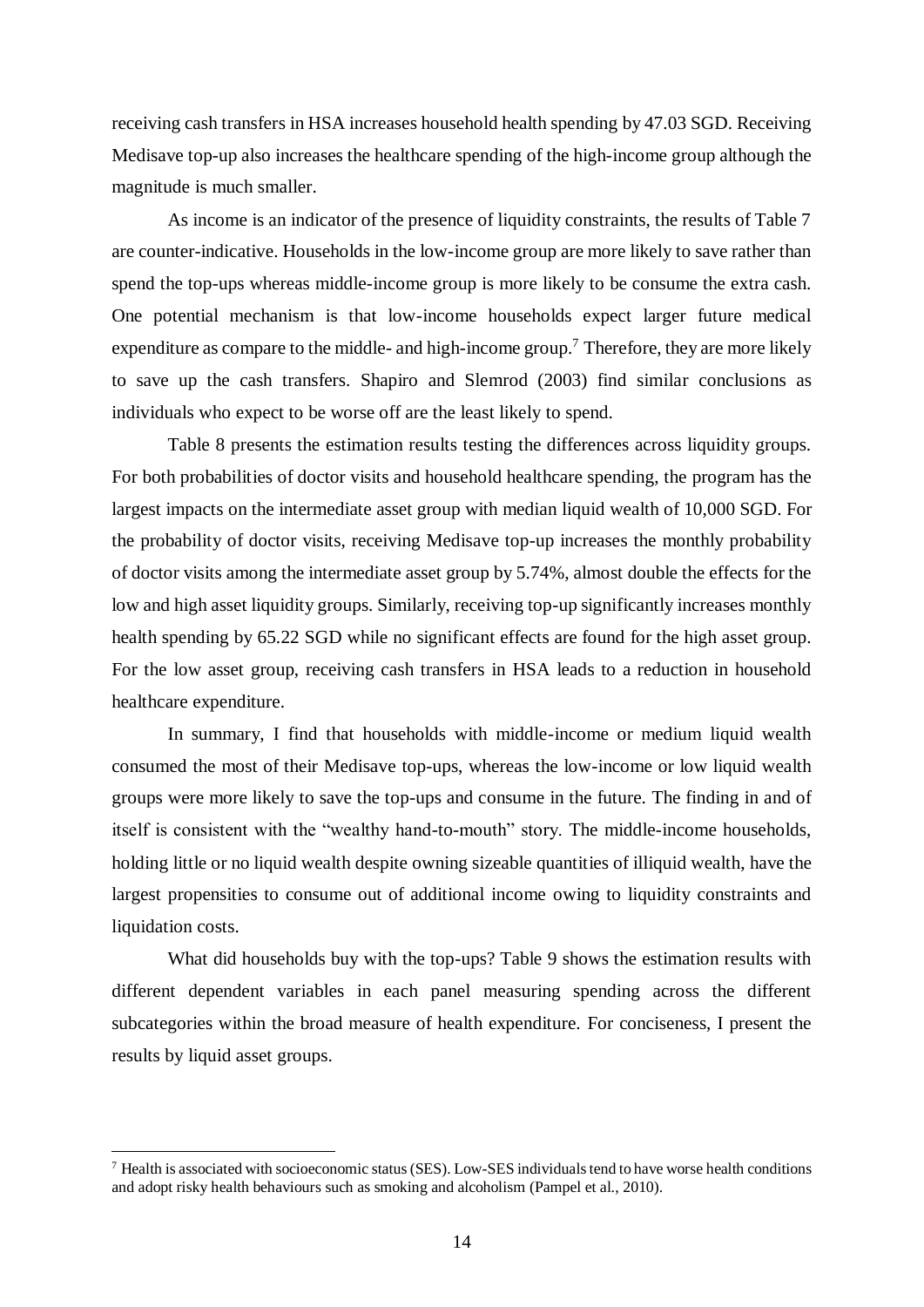There is substantial heterogeneity in household's responses to healthcare services across the liquid asset groups. To start, receiving Medisave top-up increases a household's spending on prescription medication for all three groups. The magnitude of the effects is largest and most significant for the intermediate group. For over-the-counter medication, the program increases spending for both low and intermediate liquid asset groups. However, the program leads to a significant reduction in over-the-counter medication spending for the high liquid asset group. Combined with the findings in Table 8, in which all three groups increase their probability of doctor visits upon receiving the top-up, the results suggest that the underlying preferences for healthcare services might vary according to liquidity.

For outpatient services, receiving top-ups does not lead to improvement in a household's outpatient expenditure for the low and high liquid asset groups; however, it significantly increases spending for the intermediate group. On average, receiving Medisave top-up significantly increases the intermediate group's monthly spending on outpatient services by 6.47 SGD.

For inpatient spending, receiving the top-ups increases the household expenditure on inpatient services for both the intermediate and high liquid asset groups. On average, receiving top-ups significantly increases the intermediate asset group's spending by 49.64 SGD in inpatient services. Receiving top-ups has no significant effects on inpatient expenditure among the low liquid asset group.

The results indicate the existence of liquidity-based preferences for healthcare services among households. Upon receiving cash transfers in HSA, both low and intermediate households prefer to spend on over-the-counter medication. On the contrary, liquidityunconstrained households (i.e., high liquid asset group) prefer to increase consumption of prescribed medication and medical consultation. Compared to prescribed medication, over-thecounter drugs do not require a doctor's consultation and are typically used for general treatments, such as pain relief, fever, or allergies. The differences in preferences for healthcare services based on liquidity shows that liquidity-constrained households might avoid treatments or doctor consultations. However, seeking relief from over-the-counter medication indicates potential high demand for healthcare services among liquidity-constrained households. Since health is a stock, avoiding doctor consultation and using over-the-counter drugs for selfmedication may negatively influence health in the long run.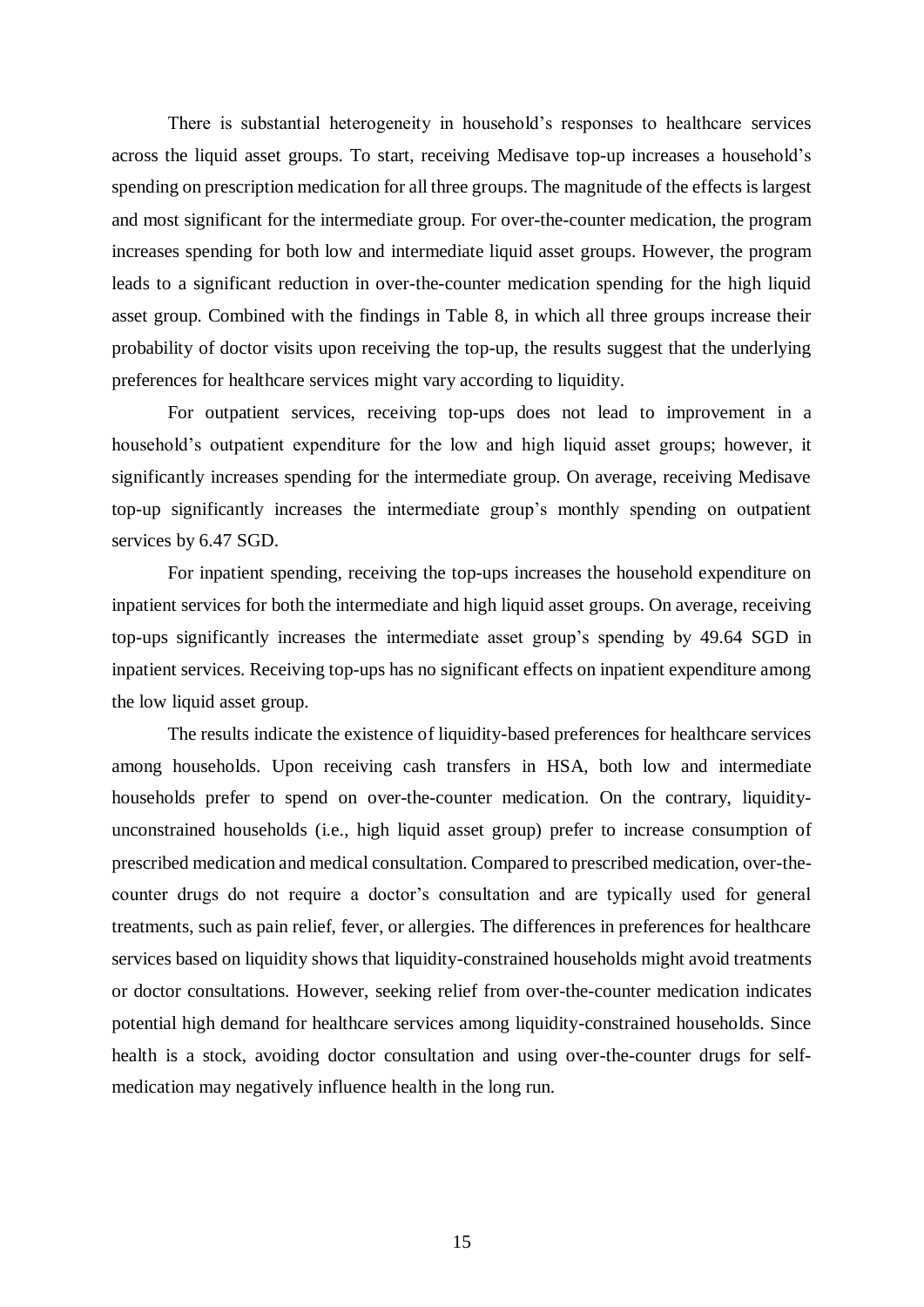#### **6.2 Chronic Conditions**

 $\overline{a}$ 

Health is a stock variable and can be invested by inputs such as doctor's visits and medical services (Grossman, 1972). Individual's the preferences for healthcare services depend on their health needs. To explore this mechanism, I divide the sample into two groups: households that have members with at least one chronic condition<sup>8</sup> and households without such members.

Table 10 presents the estimation results. Receiving top-up significantly increases the probability of doctor visits among households without chronic conditions. No significant effects are found among households that have members with a chronic condition. At the same time, households that have a member with a chronic condition increase their monthly spending on healthcare by 43.26 SGD while no effects are found in the no-chronic condition group.

The results imply that households spend the cash transfers on healthcare services that are most efficient in producing health capitals based on their needs. For households with chronic conditions, seeking diagnosis is no longer the priority; instead, these households require resources to fund medical spending. On the other hand, for households without chronic conditions, preventive care produces more utility than curative care. Therefore, receiving additional cash for healthcare makes them more likely to consult doctors.

Table 11 shows the estimation results for different subcategories of healthcare demand. Receiving the top-up has few effects on spending on prescription medication for either group. Interestingly, receiving cash transfers in a Medisave account significantly decreases spending on over-the-counter medication for households with chronic conditions. On average, receiving cash transfers decreases monthly spending on over-the-counter medication by 6.9 SGD. For outpatient spending, receiving a cash transfer increases outpatient expenditure for households with chronic conditions by on average 8.24 SGD every month. However, for households without chronic conditions, receiving a cash transfer decreases their monthly household spending on outpatient services. Since receiving a cash transfer increases the probability of doctor consultation among households without chronic conditions, the result suggests there are underlying health benefits resulting from more frequent consultation. For inpatient services, receiving top-ups leads to an average 35.93 SGD increase in monthly inpatient expenditure among households with chronic conditions, although this finding is statistically insignificant.

In summary, receiving cash transfers encourages households without chronic conditions to consult doctors more and to reduce spending on outpatient services. For

<sup>8</sup> Chronic conditions include hypertension, diabetes, cancer, heart problem, stroke, and arthritis.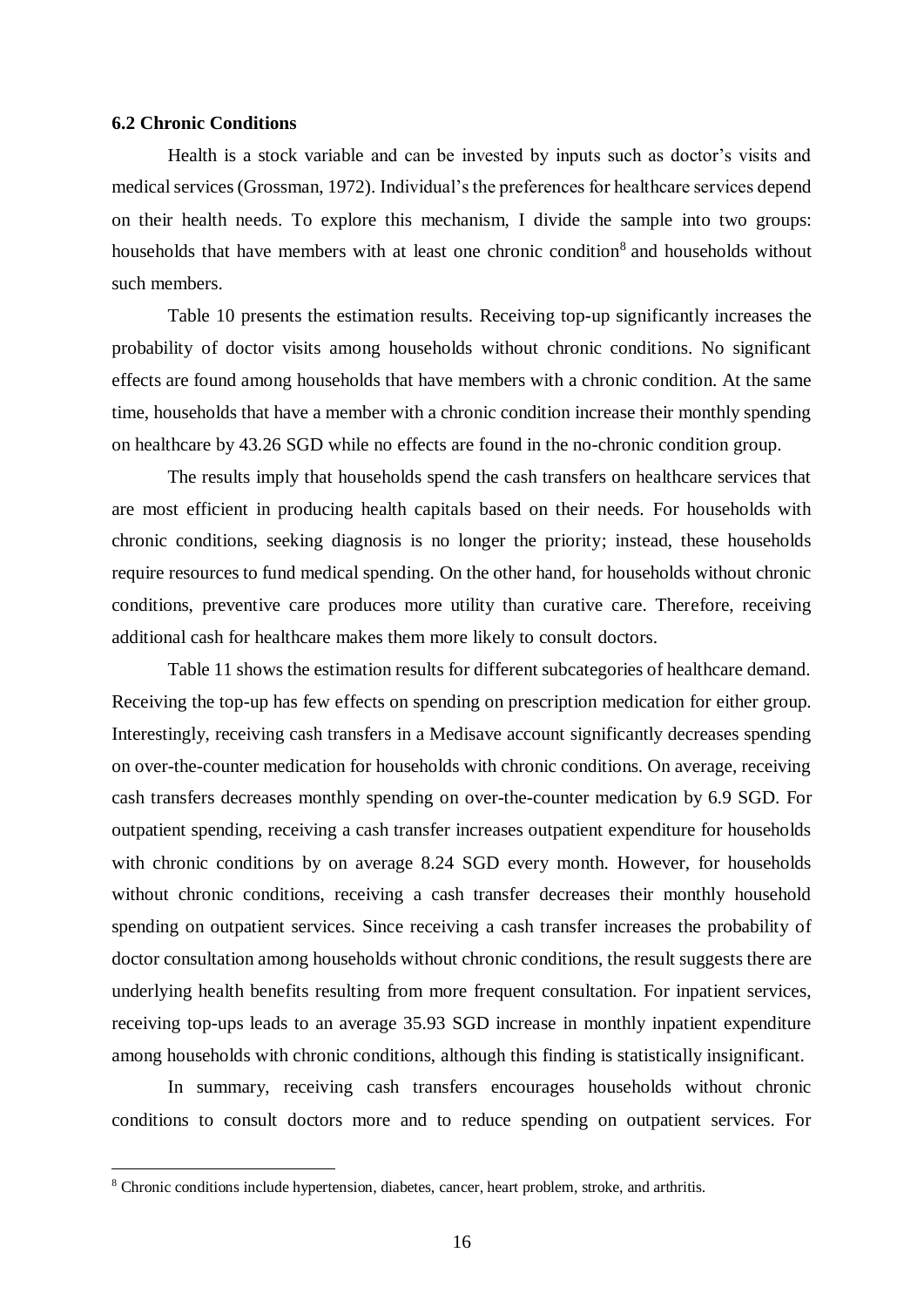households with chronic conditions, receiving cash transfers increases household health expenditure but decreases spending on over-the-counter medication.

# **7. Robustness Checks**

In this section, I discuss the sensitivity of the results to alternative bandwidths and discuss evidence of discontinuities at alternative birthdate cut-offs.

#### **7.1 Bandwidth Sensitivity**

The regression results of healthcare utilization using different bandwidth (see Appendix Table 5) are qualitatively similar for a wide range of bandwidths. The magnitude of the healthcare spending estimates decreases with the bandwidth, suggesting that the relatively small bandwidth captures the program effects accurately. When the bandwidth includes only 6 months on either side of the birthdate cut-off, the difference in monthly healthcare expenditure is 13.27 SGD, which is qualitatively very similar to the main results, although statistically insignificant. However, when the bandwidth includes 18 months on either side of the birthdate cut-off, the difference in monthly healthcare spending drops to 8.578 SGD.

Similarly, when the bandwidth increases to 36 months on either side of the birthdate cut-off, the estimate drops to negative. The results indicate that the estimation of the program effects on healthcare spending is sensitive to the selection of the bandwidth. An overly large bandwidth may attenuate the estimation of the program's true effects.

For health outcomes, the estimates are considerably similar for a wide range of bandwidths, especially for a number of new chronic condition diagnoses. The estimated program effects are largest in magnitude for the baseline benchmark bandwidth, although they are qualitatively similar across the range from 6 months to 36 months before and after the birthdate cut-off.

#### **7.2 Alternative Birthdate Cut-off**

As a falsification test, I examine the result using an alternative birthdate cut-off: being born in 1957. I do not anticipate treatment differences, economically and statistically significant jumps of magnitude similar to the baseline estimates. The results are reported in Appendix Table 4.

Regarding healthcare utilization, the alternative birthdate cut-offs not only do not reveal convincing discontinuities but also deliver the wrong signs. Similar results are found for the health outcomes. No significant effects are found at the alternative birthdate cut-offs. In summary, I find significant discontinuities in healthcare utilization and the probability of new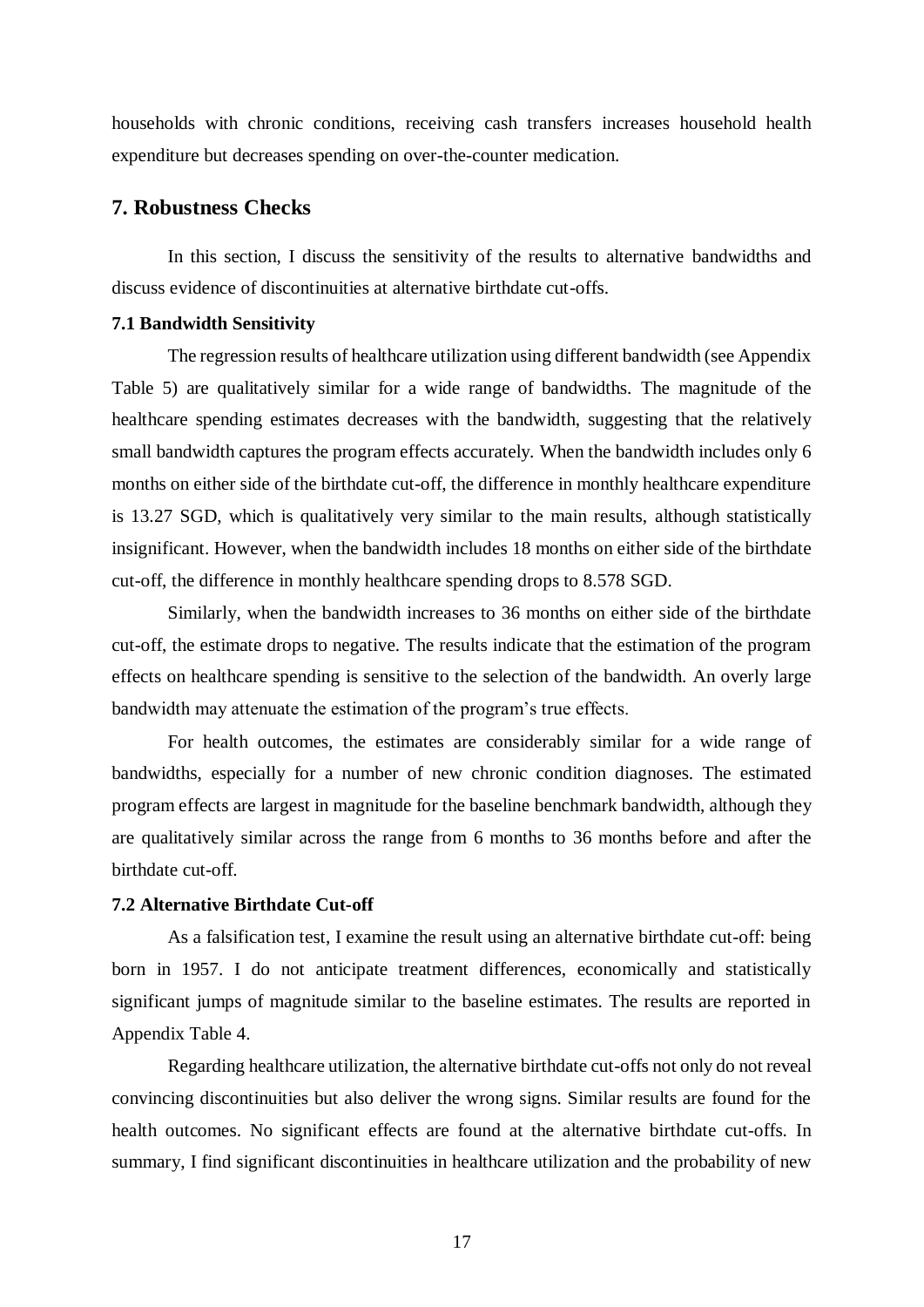chronic condition diagnoses at the baseline birthdate cut-off but less convincing differences at other points of the distribution. These results support the validity of the main findings.

# **8. Discussion and Conclusions**

This study provides evidence that cash transfers to an individual's HSA increases healthcare utilization. Much of the increase takes place within the first five-month period upon receiving the transfer. The program's effects in improving health conditions and life satisfaction are proven to be limited, partially owing to the short study period. However, receiving cash transfers to an individual's HSA does lead to increases of newly diagnosed chronic conditions, which indicates its potential long-term benefits.

Substantial heterogeneity exists in responses to healthcare demand based on household liquid wealth. I find that the expenditure responses are largest for middle-income households while modest for the low-income. Middle-income households are more likely to respond to cash transfers due to liquidity constraint and high liquidation costs. Due to high expected future health expenditure, low-income households prefer to save up the cash transfers. The findings in this study suggest that many medium income households hold little or no liquid wealth despite owning sizeable quantities of illiquid assets. Therefore, they demonstrate the highest propensity to consume out of additional income. The findings suggest that government cash transfer programs benefit not only the poor but also the middle-class by providing additional liquidity.

The results also show that households have different preferences for healthcare services based on their liquidity. Liquidity-constrained households have a strong preference for consuming pharmaceutical products, especially over-the-counter medication. However, nonconstrained households prefer to consult a doctor and consume medication from the doctor's prescription. Future policies that aim to encourage utilization of preventive services and physician consultation should consider differences in healthcare demand based on liquidity.

In addition, the healthcare demand responses of receiving cash transfers to HSA differ by household characteristics. Receiving top-ups leads to increases in healthcare spending for households with chronic conditions and increases in probability of consultation for households without chronic conditions. The findings imply that cash transfers to HSA encourages households to optimize healthcare utilization based on their preferences and needs.

The findings suggest that transferring cash directly to individual HSA is effective in increasing healthcare utilization. Households, upon receiving the Medisave top-ups, do not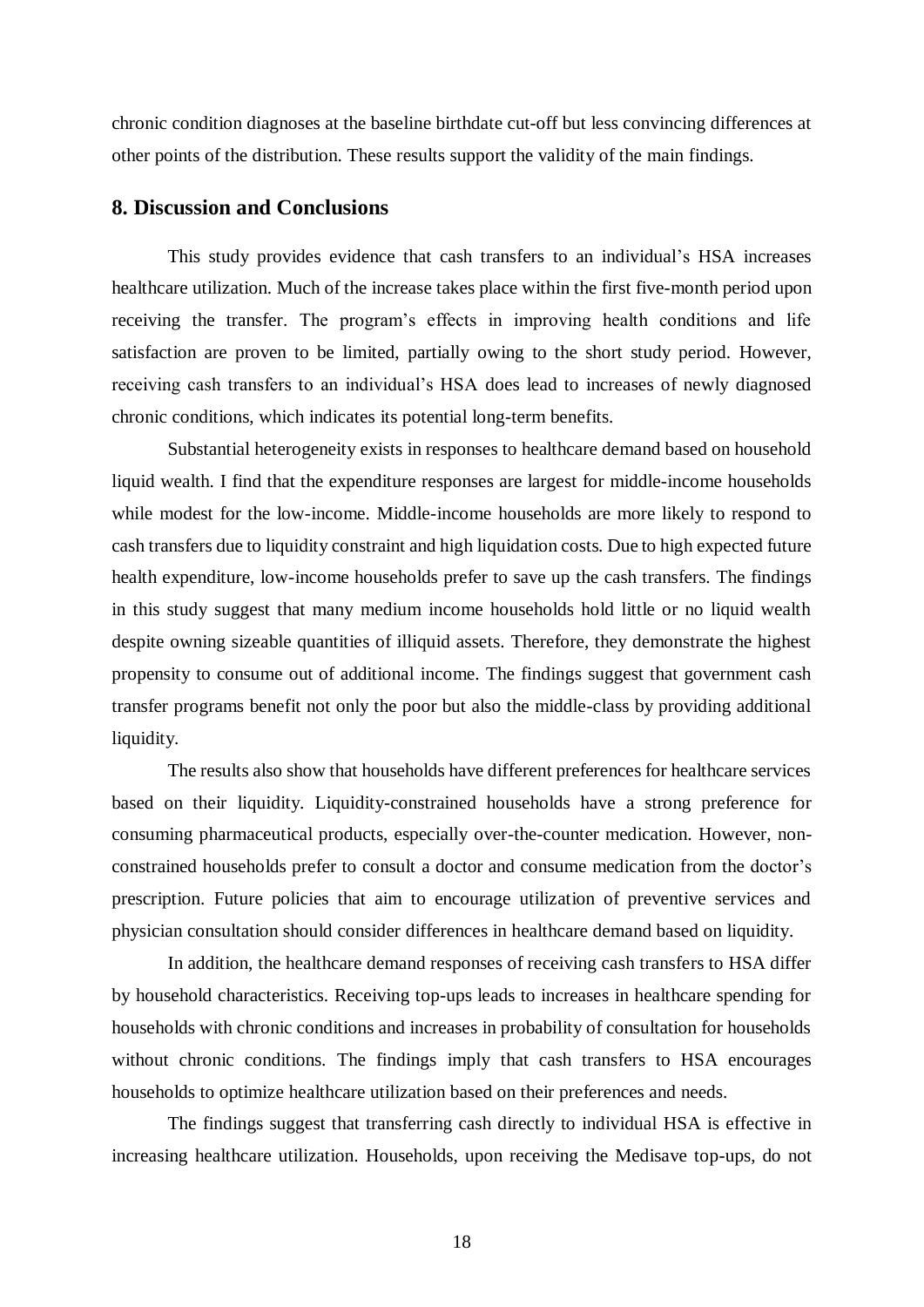consume all the rebates immediately but instead save a high proportion of them, especially households with low liquid wealth or low income. Most of the increase in healthcare utilization arises from the growth of doctor consultations. Lacking detailed data on the types of consultation, it is difficult to determine the underlying mechanisms.

Finally, my findings are not necessarily limited to Singapore or CDHP settings. The intuition from households' healthcare demand responses to cash transfers could be extended to other contexts in which the policy target is increasing healthcare utilization without incurring inefficiency. Compare to policies that provide insurance access or alternate cost-sharing schemes, providing cash transfers to HSA incentivizes consumers to take charge of their own healthcare decisions based on preferences and needs.

This study has some limitations that are not fully addressed. First, lacking access to administrative data, I cannot not examine the program's effects on specific treatments and procedures. Second, I use self-reported data on health and healthcare spending. Therefore, the estimates are not free from measurement errors. Since the potential biases caused by the measurement errors are random, the estimates presented in this study should be interpreted conservatively due to attenuation bias. Third, without a full structural model underlying the mechanisms of the observed findings, I cannot conclude that future cash transfers to HSA would necessarily generate the same results. Lastly, I am unable to estimate the long-term benefits owing to the short survey history. It would be both interesting and significant to examine the healthcare demand responses to cash transfers over long periods especially after the 5-Year Medisave Top-up Plan ends in 2019.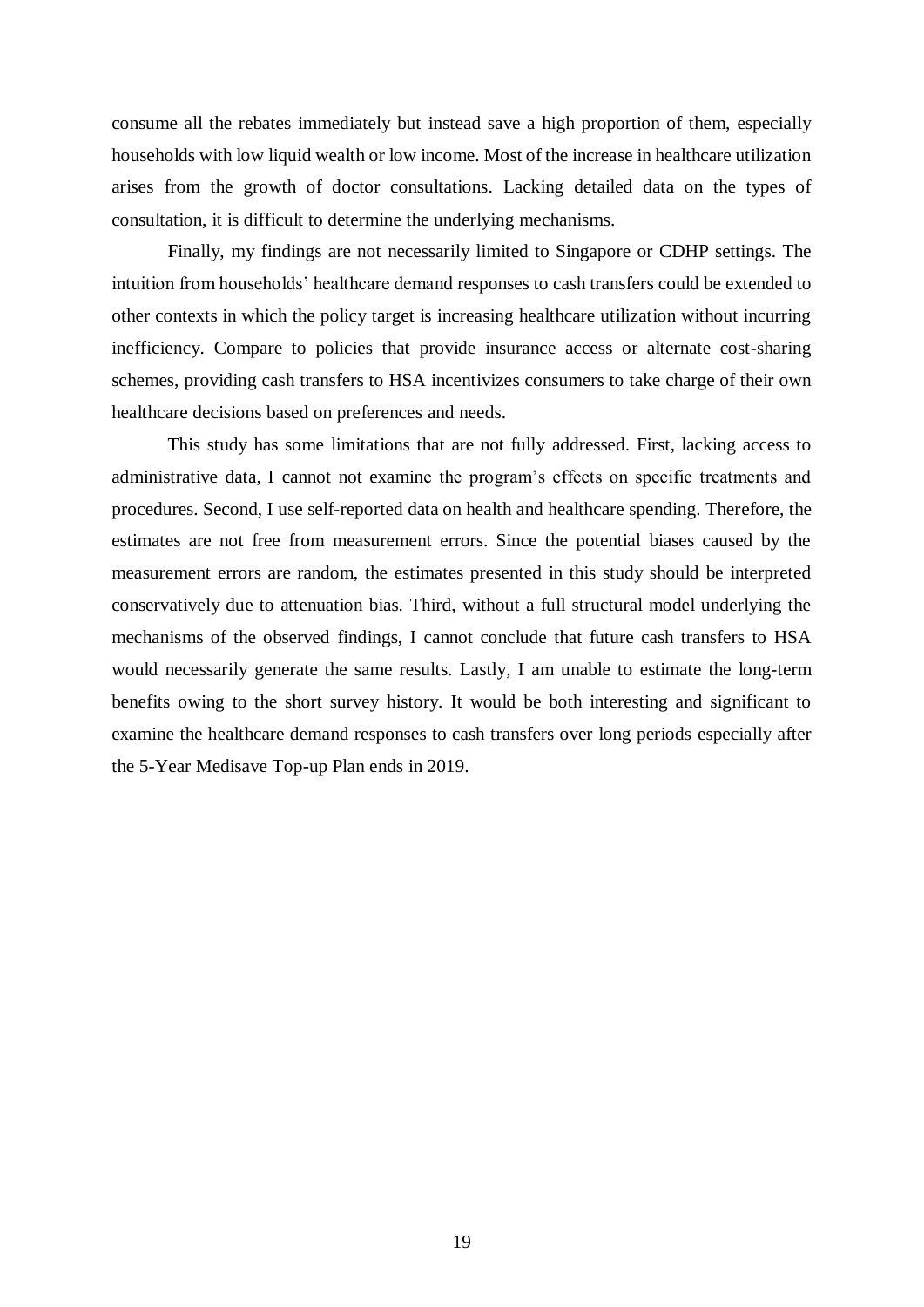# **References**

Agarwal, Sumit, Chunlin Liu, and Nicholas S. Souleles. 2007. "The Reaction of Consumer Spending and Debt to Tax Rebates: Evidence from Consumer Credit Data." *Journal of Political Economy* 115: 986–1019.

Agarwal, Sumit and Wenlan Qian. 2014. "Consumption and Debt Response to Unanticipated Income Shocks: Evidence from a Natural Experiment in Singapore." *American Economic Review* 104(12): 4205 – 4230.

Baicker, Katherine, William Dow, and Jonathan Wolfson. 2006. "Health Savings Accounts: Implications for Health Spending." *National Tax Journal* 59 (3): 463–475.

Barr, Michael.D. 2008. "Singapore: The Limits of a Technocratic Approach to Health Care." *Journal of Contemporary Asia* 38 (3): 395–416.

Brot-Goldberg, Zarek C., Amitabh Chandra, Benjamin R. Handel, and Jonathan T. Kolstad. 2017. "What does a Deductible Do? The Impact of Cost-sharing on Health Care Prices, Quantities, and Spending Dynamics." *Quarterly Journal of Economics* 132 (3): 1261–1318.

Bundorf, M. Kate. 2016. "Consumer-directed Health Plans: A Review of the Evidence." *The Journal of Risk and Insurance* 83 (1): 9–41.

Campbell, Jeffrey R., and Zvi Hercowitz. 2015. "Liquidity Constraints of the Middle Class." *CentER Discussion Paper Series No. 2018-039.*

Dobkin, Carlos and Steven Puller. 2007. "The Effects of Government Transfers on Monthly Cycles in Drug Abuse, Hospitalization and Mortality." *Journal of Public Economics* 91 (11): 2137–2157.

Eisenberg, Matthew D., Amelia M. Haviland, Ateev Mehrotra, Peter J. Huckfeldt, and Neeraj Sood. 2017. "The Long-term Effects of "Consumer-Directed" Health Plans on Preventive Care Use." *Journal of Health Economics* 55: 61–75.

Evans, William N. and Timothy J. Moore. 2011. "The Short-term Mortality Consequences of Income Receipt." *Journal of Public Economics* 95 (11–12), 1410–1424.

Gross, Tal and Jeremy Tobacman. 2014. "Dangerous Liquidity and the Demand for Health Care: Evidence from the 2008 Stimulus Payments." *Journal of Human Resources* 49 (2): 424– 445.

Grossman, Michael. 1972. "On the Concept of Health Capital and the Demand for Health." *The Journal of Political Economy* 80 (2): 223–255.

Hanvoravongchai, Piya. 2002. "Medical Savings Accounts: Lessons Learned from Limited International Experience." *World Health Organization Discussion Paper No. 3 -2002.*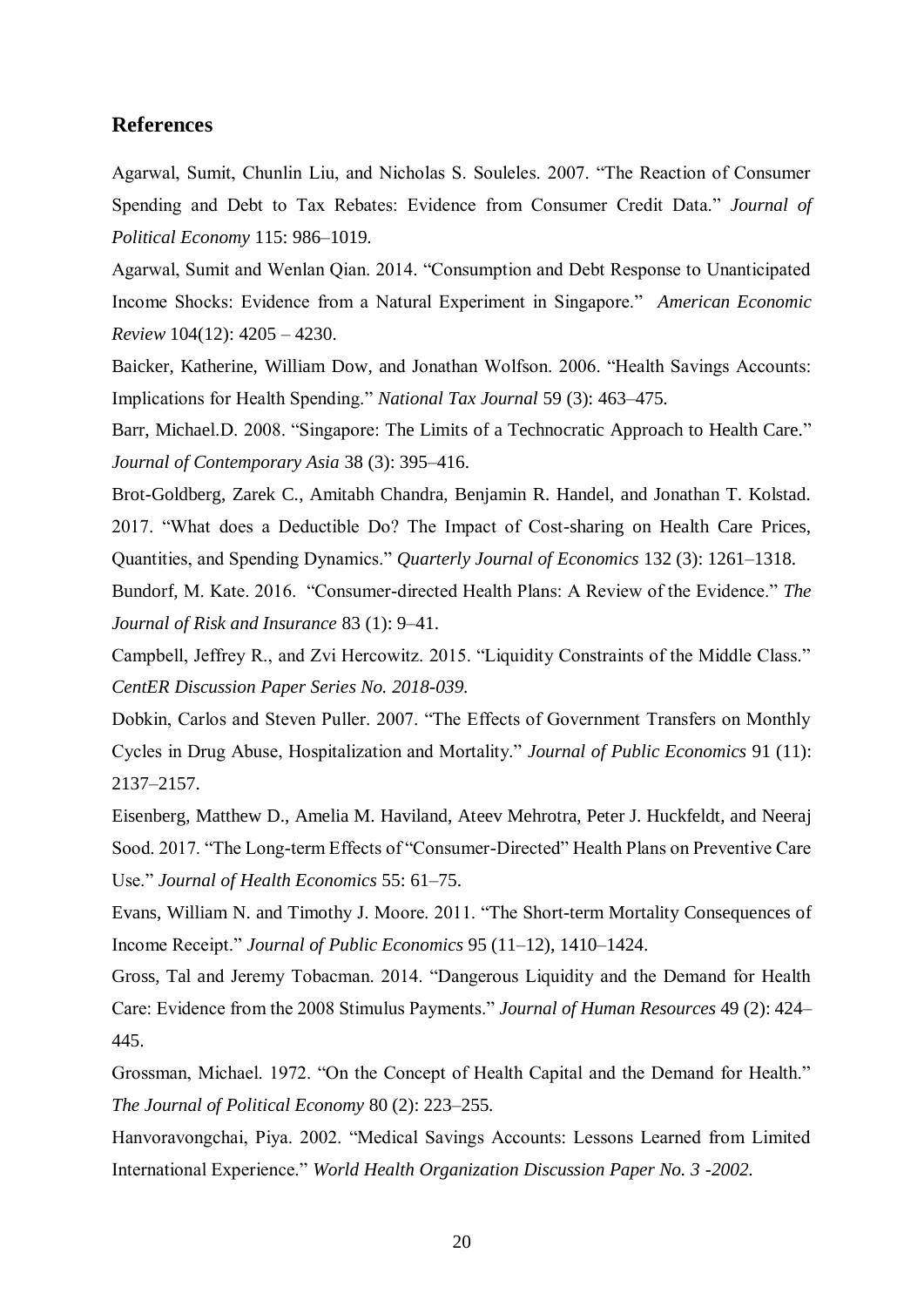Haviland, Amelia M, Matthew D. Eisenberg, Ateev Mehrotra, Peter J. Huckfeldt, and Neeraj Sood. 2016. "Do "Consumer-Directed" Health Plans Bend the Cost Curve Over Time?" *Journal of Health Economics* 46: 33–51.

Hoynes, Hilary W., and Diane Whitmore Schanzenbach. 2009. "Consumption Responses to In-kind Transfers: Evidence from the Introduction of the Food Stamp Program." *American Economic Journal: Applied Economics* 1(4): 109-139.

Imbens, Guido W. and Thomas Lemieux. 2008. "Regression Discontinuity Designs: A Guide to Practice." *Journal of Econometrics* 142 (2): 615–635.

Jappelli, Tullio, and Luigi Pistaferri. 2010. "The Consumption Response to Income Changes." The *Annual Review of Economics* 2: 479-506.

Johnson, David S., Jonathan A. Parker, and Nicholas S. Souleles. 2006. "Household Expenditure and the Income Tax Rebates of 2001." *American Economic Review* 96: 1589– 1610.

Kaplan, Greg and Giovanni L. Violante. 2014. "A Model of the Consumption Response to Fiscal Stimulus Payments." *Econometrica* 82 (4): 1199–1239.

Lee, David S. and Thomas Lemieux. 2010. "Regression Discontinuity Designs in Economics." *Journal of Economic Literature* 48: 281–355.

Lette, Manon, Annerieke Stoop, Lidwien C. Lemmens, Yvette Buist, Caroline A. Baan, and Simone R. de Bruin. 2017. "Improving Early Detection Initiatives: A Qualitative Study Exploring Perspectives of Older People and Professionals." *BMC Geriatrics* 17 (132): 1-13.

Lim, Jeremy. 2017. "Sustainable Health Care Financing: The Singapore Experience." *Global Policy Volume 8*: 103–110.

Lo Sasso, Anthony T., Mona Shah, and Bianca K. Frogner. 2010. "Health Savings Accounts and Health Care Spending." *Health Services Research* 45 (5): 1041–1060.

Mankiw, N. Gregory. 2000. "The Savers-Spenders Theory of Fiscal Policy." *American Economic Review* 90(2): 120-125.

Mercer. 2017. National Health Survey of Employer-Sponsored Health Plan 2017. New York, US.

Miller, Douglas L., Marianne E. Page, Ann Huff Stevens, and Mateusz Filipski. 2009. "Why Are Recessions Good for Your Health?" *American Economic Review: Papers & Proceedings* 2: 122–127.

Misra, Kanishka, and Paolo Surico. 2011. "Heterogeneous Responses and Aggregate Impact of the 2001 Income Tax Rebates." *CEPR Discussion Paper No. 8306.*

Ministry of Health, Singapore. 2010. "Medisave Contribution."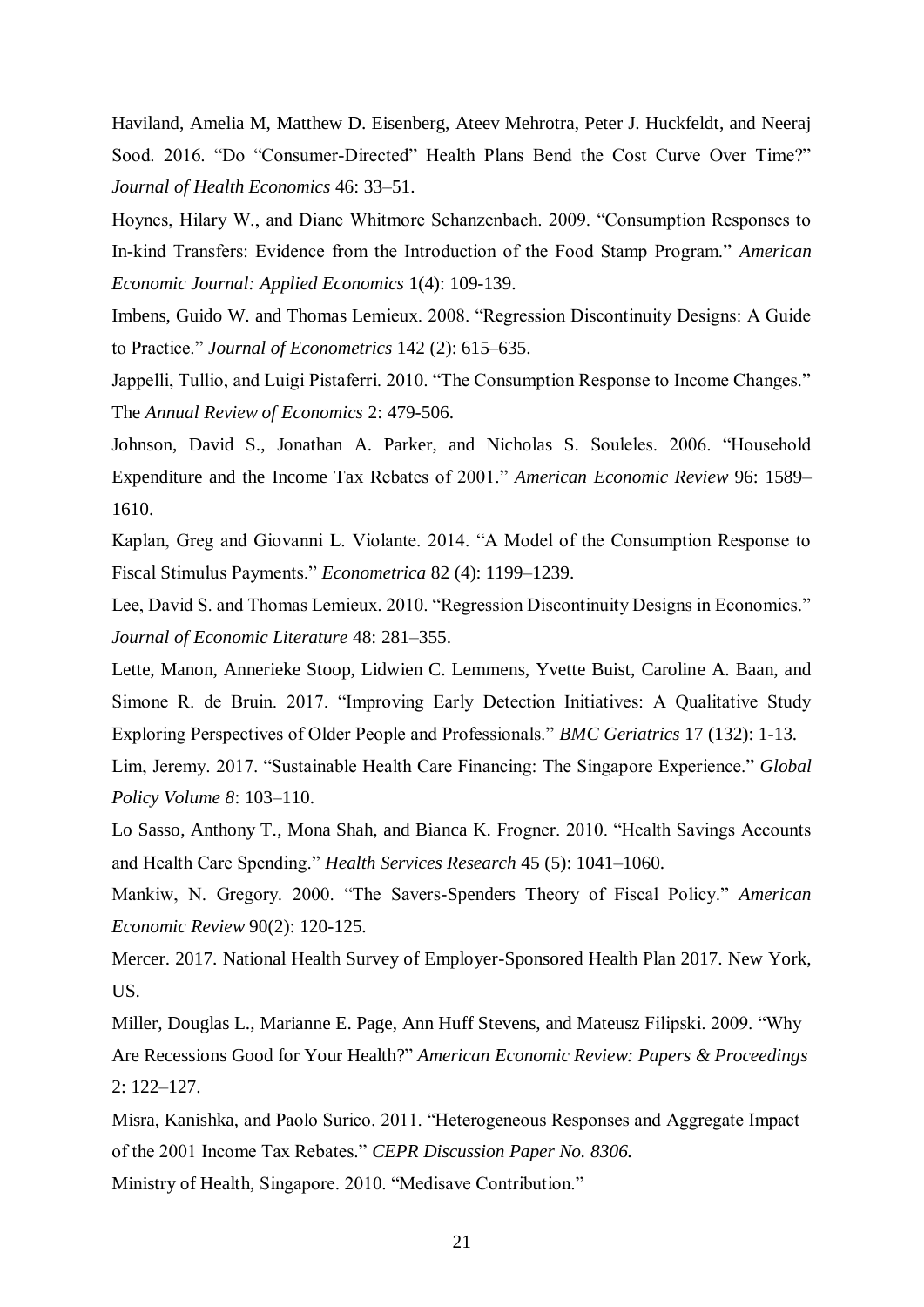Pampel, Fred C., Patrick M. Krueger, and Justin T.Denney. 2010. "Socioeconomic

Disparities in Health Behaviors." *Annual Review of Sociology* 36: 349 – 370.

Parker, Jonathan.A. 1999. "The Reaction of Household Consumption to Predictable Changes in Social Security Taxes." *American Economic Review* 89: 959–973.

Parker, Jonathan A., Nicholas S. Souleles, David S. Johnson, and Robert McClelland. 2013. "Consumer Spending and the Economic Stimulus Payments of 2008." *American Economic Review* 103(6): 2530-2053.

Pauly, Mark V. 1994. "Making a Case for Employer-enforced Individual Mandates." *Health Affairs* 13: 21–33.

Pauly, Mark V. and John C. Goodman. 1995. "Tax Credits for Health Insurance and Medical Savings Accounts." *Health Affairs* 14: 125–139.

Shapiro, Matthew D. and Joel Slemrod. 2003. "Consumer Response to Tax Rebates." *American Economic Review* 93 (1): 381–396.

Stano, Miron. 1981. "An Analysis of the Evidence on Competition in the Physician Services Markets." *Journal of Health Economics* 4: 197–211.

Souleles, N.S. 1999. "The Response of Household Consumption Income Tax Refunds." *American Economic Review* 89 (4): 947–958.

Souleles, N.S. 2000. "College Tuition and Household Savings and Consumption." *Journal of Public Economics* 77 (2): 185–207.

Thaler, Richard H. 1999. "Mental Account Matters." *Journal of Behavioral Decision Making* 12(3): 183-206.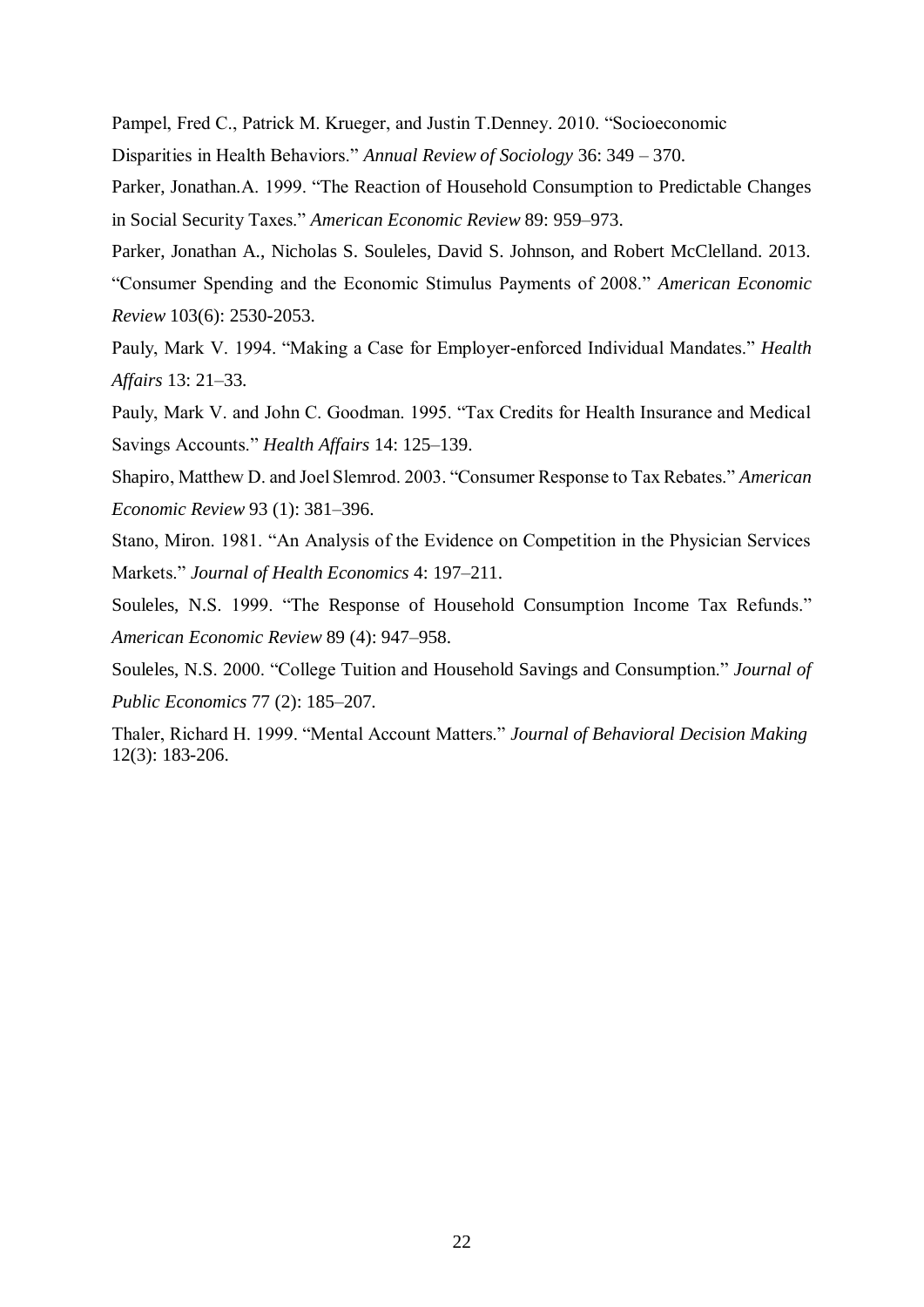# **Tables**

| Panel A. Individual Savings Account |                     |                               |  |  |  |  |
|-------------------------------------|---------------------|-------------------------------|--|--|--|--|
|                                     | Medisave            | <b>Health Savings Account</b> |  |  |  |  |
| Maximum annual                      |                     |                               |  |  |  |  |
| contribution                        | $4,213 - 5,530$ USD | 3,350–6,750 USD               |  |  |  |  |
| Taxable                             | N <sub>0</sub>      | No.                           |  |  |  |  |
| Withdrawal of funds for non-        |                     |                               |  |  |  |  |
| medical purposes?                   | No.                 | Yes                           |  |  |  |  |
| Share among family                  |                     |                               |  |  |  |  |
| members                             | Yes                 | Yes                           |  |  |  |  |
| Panel B. Insurance                  |                     |                               |  |  |  |  |
|                                     | MediShield Life     | High Deductible Health Plan   |  |  |  |  |
| Annual premium                      | $95 - 1,120$ USD    | $816 - 1,404$ USD             |  |  |  |  |
| Minimum deductibles                 | $1,097 - 2,194$ USD | 1,300-2,600 USD               |  |  |  |  |
| Maximum out-of-pocket               | NA                  | $6,550-13,100$ USD            |  |  |  |  |
| Coinsurance rate                    | 10%                 | 10%                           |  |  |  |  |

**Table 1. Comparison between Medisave plus MediShield Life, and CDHP**

Source: Ministry of Finance, Singapore and Healthcare.gov

# **Table 2. The 5-Year Medisave Top-up Schedule**

| Annual Value of Home<br>as at December 31 2013 | Up to $13,000$ SGD | Above 13,000 SGD or<br>owns more than one<br>property |
|------------------------------------------------|--------------------|-------------------------------------------------------|
| Singaporean citizens                           |                    |                                                       |
| born between January 1,                        | 200 SGD/year       | 100 SGD/year                                          |
| 1950 and December 31,                          |                    |                                                       |
| 1959                                           |                    |                                                       |
|                                                |                    |                                                       |

Source: Ministry of Finance, Singapore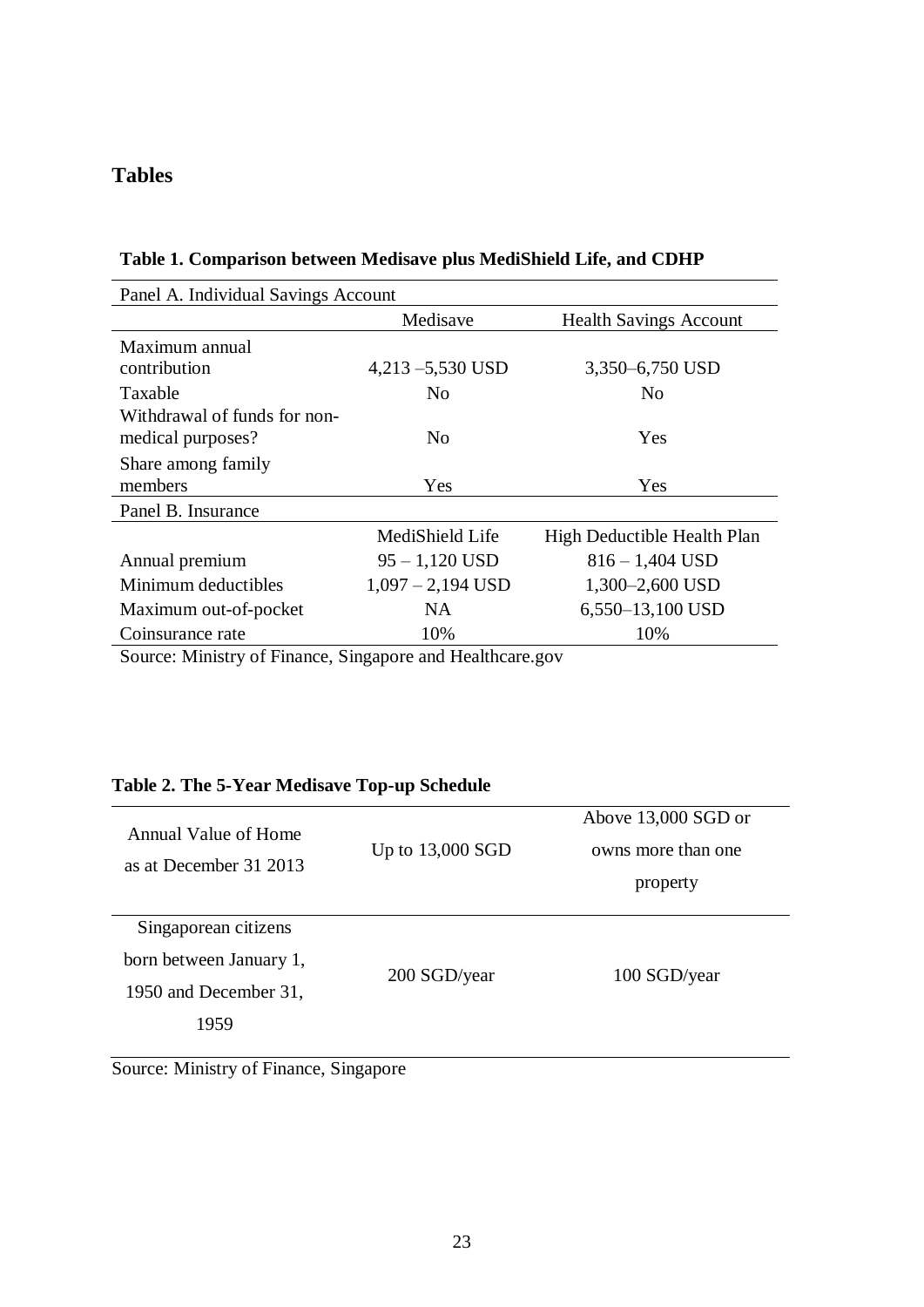| <b>Table 3. Summary Statistics</b> |  |
|------------------------------------|--|
|------------------------------------|--|

|                                           | Non-eligible | Eligible |
|-------------------------------------------|--------------|----------|
| <b>Panel A. Demographics</b>              |              |          |
| Female                                    | 0.516        | 0.527    |
|                                           | (0.50)       | (0.50)   |
| Married                                   | 0.823        | 0.822    |
|                                           | (0.382)      | (0.383)  |
| Chinese                                   | 0.811        | 0.844    |
|                                           | (0.392)      | (0.363)  |
| Malay                                     | 0.082        | 0.088    |
|                                           | (0.275)      | (0.284)  |
| Indian                                    | 0.072        | 0.053    |
|                                           | (0.258)      | (0.225)  |
| Primary                                   | 0.169        | 0.174    |
|                                           | (0.375)      | (0.379)  |
| Secondary                                 | 0.412        | 0.474    |
|                                           | (0.492)      | (0.500)  |
| Post-secondary                            | 0.420        | 0.352    |
|                                           | (0.494)      | (0.478)  |
| Private insurance                         | 0.557        | 0.6      |
|                                           | (0.498)      | (0.491)  |
| <b>Panel B. Household characteristics</b> |              |          |
| Monthly medical spending                  | 406          | 369      |
|                                           | (1022)       | (661)    |
| Monthly non-medical spending              | 4640         | 4353     |
|                                           | (4952)       | (4796)   |
| Household financial wealth (in 1,000      |              |          |
| SGD)                                      | 198.4        | 177.7    |
|                                           | (416)        | (418)    |
| No. of observations                       | 741          | 713      |

Note: all monetary values are adjusted by CPI in 2017 Singaporean dollars.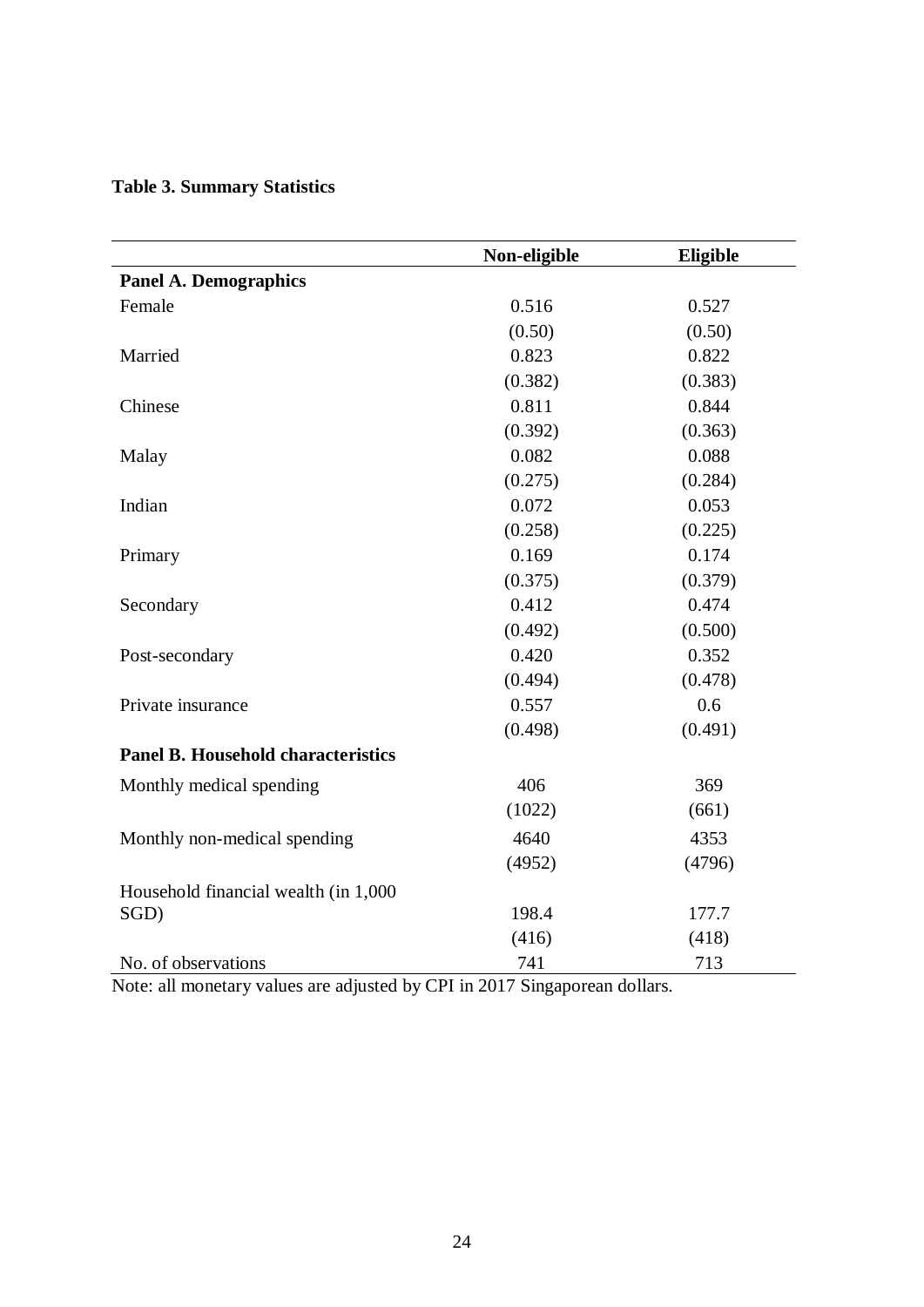|                                   | Any Doctor Visit<br><b>Last Month</b> |              | Monthly<br>Healthcare<br>Spending |            | Percentage of<br>Monthly Health<br>Spending in Total<br>Household |              |
|-----------------------------------|---------------------------------------|--------------|-----------------------------------|------------|-------------------------------------------------------------------|--------------|
|                                   |                                       |              |                                   |            | Expenditure                                                       |              |
|                                   |                                       | $\mathbf{I}$ | Ш                                 | IV         | $\mathbf{V}$                                                      | VI           |
| Born before birthdate cut-<br>off | ***<br>0.041                          | $0.042***$   | 6.143                             | $27.62***$ | $0.00249**$                                                       | $0.00385***$ |
|                                   | (0.007)                               | (0.007)      | (9.911)                           | (10.35)    | (0.001)                                                           | (0.001)      |
| No. of observations               | 29815                                 | 29669        | 29815                             | 29669      | 29696                                                             | 29641        |
| R-square                          | 0.007                                 | 0.018        | $\theta$                          | 0.009      | 0.001                                                             | 0.006        |
| Mean of control group             | 0.334                                 | 0.334        | 146                               | 146        | 0.041                                                             | 0.041        |
| Controls                          | N <sub>o</sub>                        | Yes          | N <sub>o</sub>                    | Yes        | N <sub>0</sub>                                                    | Yes          |

# **Table 4. Effects of Medisave Top-ups on Healthcare Utilization**

Note: The regressions in Columns II, IV and VI control for date of birth and its square and cubic, marital status, race, education of the household member with most financial knowledge, and wave fixed effects. Robust standard errors are reported in parentheses. \* p-value  $< 10\%$ , \*\* p-value  $< 5\%$ , \*\*\* p-value  $< 1\%$ .

|                                    | Self-rated health is excellent or<br>very good |             | Life satisfaction is very<br>satisfying or satisfying |          |
|------------------------------------|------------------------------------------------|-------------|-------------------------------------------------------|----------|
|                                    |                                                | $_{\rm II}$ | Ш                                                     | IV       |
| Born before birthdate<br>$cut-off$ | $-0.056$                                       | $-0.055$    | $-0.064$                                              | $-0.068$ |
|                                    | (0.064)                                        | (0.066)     | (0.063)                                               | (0.065)  |
| No. of observations                | 30945                                          | 30875       | 30960                                                 | 30890    |
| R-square                           | 0.004                                          | 0.007       | 0.009                                                 | 0.030    |
| Mean of control group              | 0.673                                          | 0.673       | 0.597                                                 | 0.597    |
| Controls                           | N <sub>o</sub>                                 | Yes         | N <sub>o</sub>                                        | Yes      |

|  |  |  | Table 5. Effects of Medisave Top-ups on Self-rated Health and Life Satisfaction |
|--|--|--|---------------------------------------------------------------------------------|
|  |  |  |                                                                                 |

Note: The regressions in Column II and IV control for wave fixed effects, date of birth and its square and cubic, marital status, race, and education. Standard errors are clustered at age in months.  $*$  p-value  $< 10\%$ ,  $**$  p-value  $< 5\%$ ,  $***$  p-value  $< 1\%$ .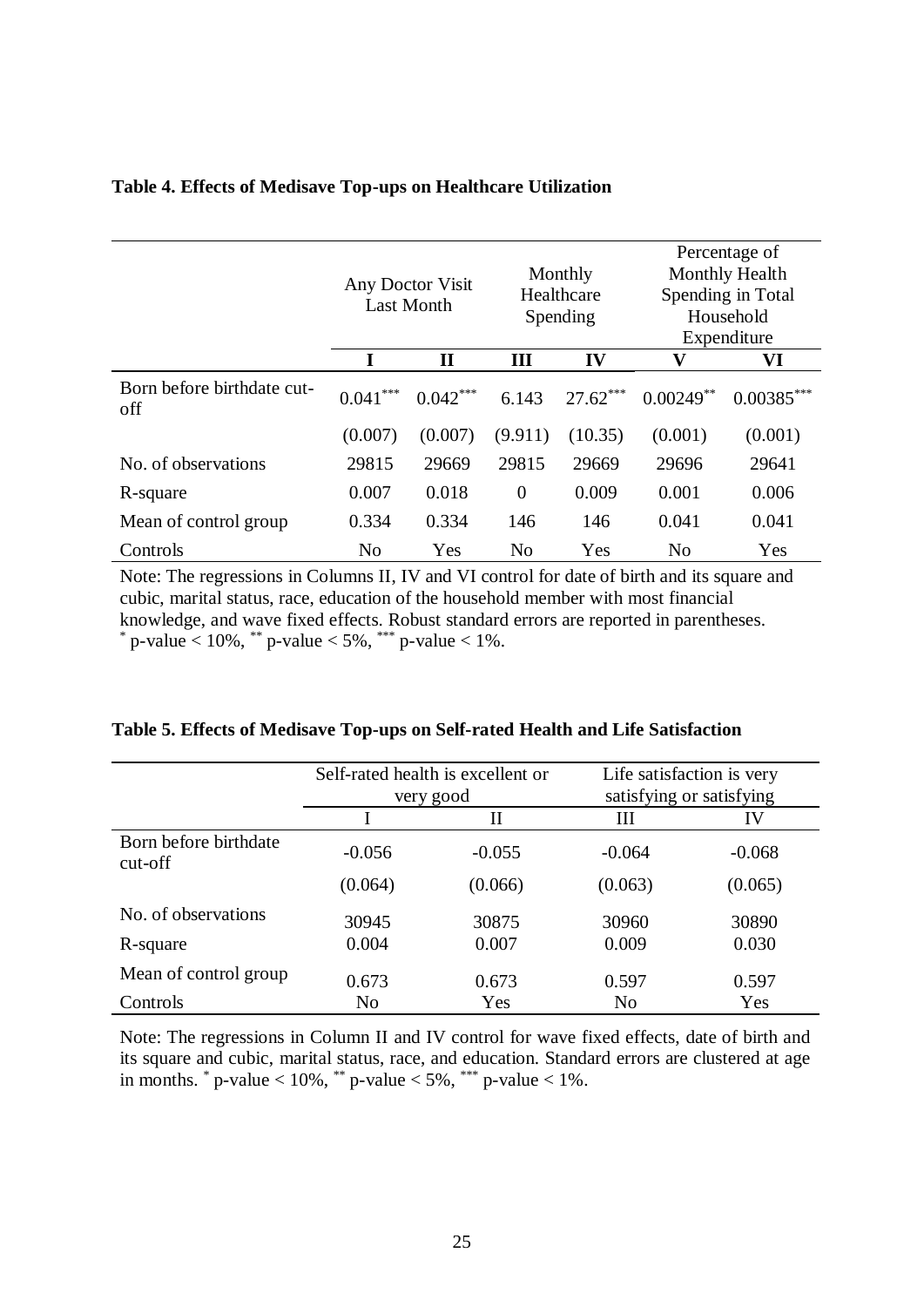|                                 | Probability of having any chronic<br>condition diagnosis |            | Number of chronical conditions<br>diagnosis |          |
|---------------------------------|----------------------------------------------------------|------------|---------------------------------------------|----------|
|                                 |                                                          | П          | Ш                                           | IV       |
| Born before<br>birthdate cutoff | $0.070***$                                               | $0.073***$ | $0.105***$                                  | $0.110*$ |
|                                 | (0.024)                                                  | (0.026)    | (0.044)                                     | (0.048)  |
| No. of                          |                                                          |            |                                             |          |
| <b>Observations</b>             | 32060                                                    | 31885      | 31885                                       | 32060    |
| R-square                        | 0.004                                                    | 0.015      | 0.004                                       | 0.015    |
| Mean of control                 |                                                          |            |                                             |          |
| group                           | 0.156                                                    | 0.156      | 0.226                                       | 0.226    |
| Controls                        | N <sub>0</sub>                                           | Yes        | N <sub>0</sub>                              | Yes      |

# **Table 6. Effects of Medisave Top-ups on Chronic Condition Diagnosis**

Note: The regressions in Column II, IV and VI control for wave fixed effects, age, age square, age cubic, marital status, race, and education. Standard errors are clustered at age in months.

# **Table 7. Effects of Medisave Top-ups based on Income Groups**

| <b>Panel A. Probability of Doctor Visits</b> |                     |                       |                       |
|----------------------------------------------|---------------------|-----------------------|-----------------------|
|                                              | Low                 | Intermediate          | High                  |
| Born before birthdate cut-off                | $-0.007$<br>(0.015) | $0.050***$<br>(0.011) | $0.072***$<br>(0.014) |
| No. of observations                          | 6384                | 12019                 | 9637                  |
| R-square                                     | 0.015               | 0.027                 | 0.012                 |
| <b>Panel B. Monthly Healthcare Spending</b>  |                     |                       |                       |
|                                              | Low                 | Intermediate          | High                  |
| Born before birthdate cut-off                | $-15.99$<br>(14.45) | 47.03***<br>(12.44)   | 18.14<br>(27.04)      |
| No. of observations                          | 6384                | 12019                 | 9637                  |
| R-square                                     | 0.005               | 0.008                 | 0.007                 |
| Median income                                | 1158                | 3590                  | 12084                 |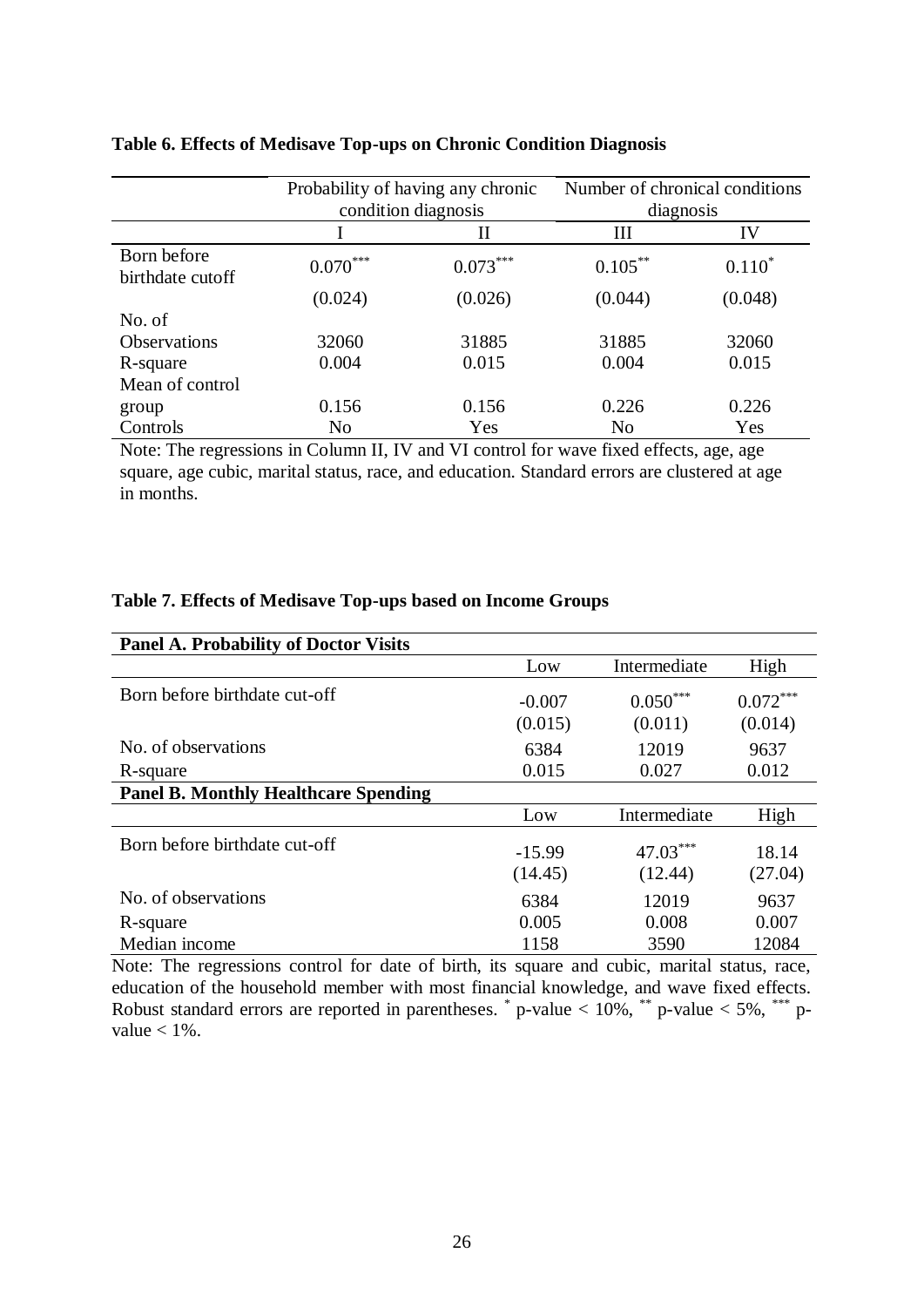| <b>Panel A. Probability of Doctor Visits</b> |          |              |            |  |  |
|----------------------------------------------|----------|--------------|------------|--|--|
|                                              | Low      | Intermediate | High       |  |  |
| Born before birthdate cut-<br>off            | $0.023*$ | $0.057***$   | $0.039***$ |  |  |
|                                              | (0.012)  | (0.012)      | (0.013)    |  |  |
| No. of observations                          | 9871     | 10633        | 9170       |  |  |
| R-square                                     | 0.026    | 0.019        | 0.012      |  |  |
| Median wealth                                | $\Omega$ | 10,000       | 100,000    |  |  |
| <b>Panel B. Monthly Healthcare Spending</b>  |          |              |            |  |  |
|                                              | Low      | Intermediate | High       |  |  |
| Born before birthdate cut-<br>off            | $-13.31$ | $65.22***$   | 1.377      |  |  |
|                                              | (16.38)  | (13.99)      | (23.4)     |  |  |
| No. of observations                          | 9871     | 10633        | 9170       |  |  |
| R-square                                     | 0.012    | 0.009        | 0.012      |  |  |
| Median wealth                                | 0        | 10,000       | 100,000    |  |  |

#### **Table 8. Effects of Medisave Top-ups based on Liquidity Assets**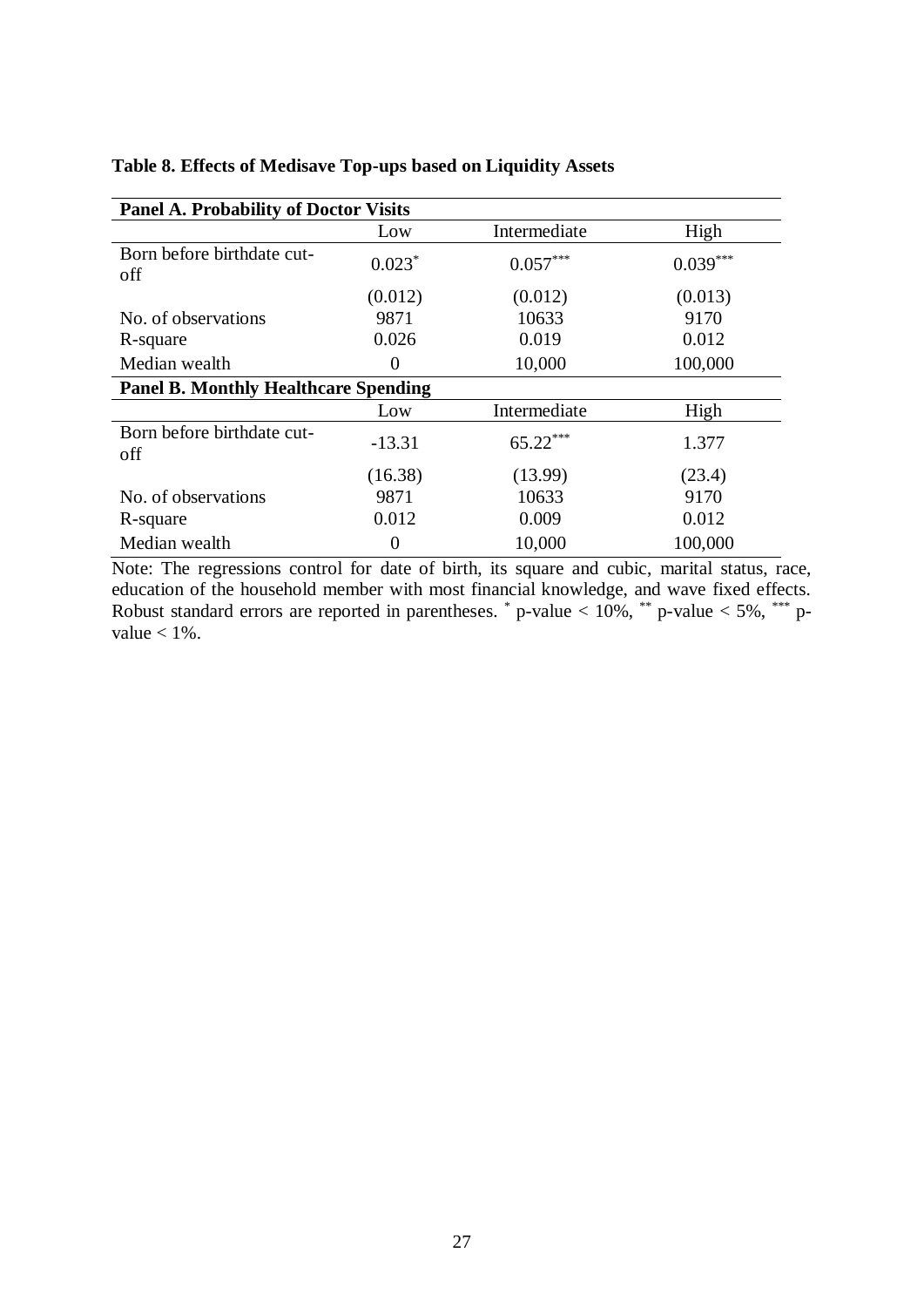| Panel A. Monthly Spending on Prescribed Medication     |          |              |             |  |  |
|--------------------------------------------------------|----------|--------------|-------------|--|--|
|                                                        | Low      | Intermediate | High        |  |  |
| Born before birthdate cut-off                          | 3.331    | $8.132***$   | 5.193       |  |  |
|                                                        | (2.828)  | (2.13)       | (3.187)     |  |  |
| No. of observations                                    | 9572     | 10515        | 9133        |  |  |
| R-square                                               | 0.018    | 0.018        | 0.047       |  |  |
| Panel B. Monthly Spending on Non-prescribed Medication |          |              |             |  |  |
| Born before birthdate cut-off                          | 1.396    | 2.216        | $-6.962***$ |  |  |
|                                                        | (1.957)  | (1.576)      | (2.142)     |  |  |
| No. of observations                                    | 9573     | 10508        | 9137        |  |  |
| R-square                                               | 0.016    | 0.011        | 0.02        |  |  |
| Panel C. Monthly Spending on Outpatient Services       |          |              |             |  |  |
| Born before birthdate cut-off                          | $-4.281$ | $6.474*$     | $-4.655$    |  |  |
|                                                        | $-3.506$ | $-3.323$     | $-5.626$    |  |  |
| No. of observations                                    | 9574     | 10513        | 9136        |  |  |
| R-square                                               | 0.025    | 0.016        | 0.022       |  |  |
| Panel D. Monthly Spending on Inpatient Services        |          |              |             |  |  |
| Born before birthdate cut-off                          | $-13.2$  | 49.64***     | 6.608       |  |  |
|                                                        | $-15.16$ | $-12.36$     | $-20.66$    |  |  |
| No. of observations                                    | 9563     | 10498        | 9130        |  |  |
| R-square                                               | 0.003    | 0.003        | 0.002       |  |  |

# **Table 9. Effects of Medisave Top-ups on Healthcare Spending**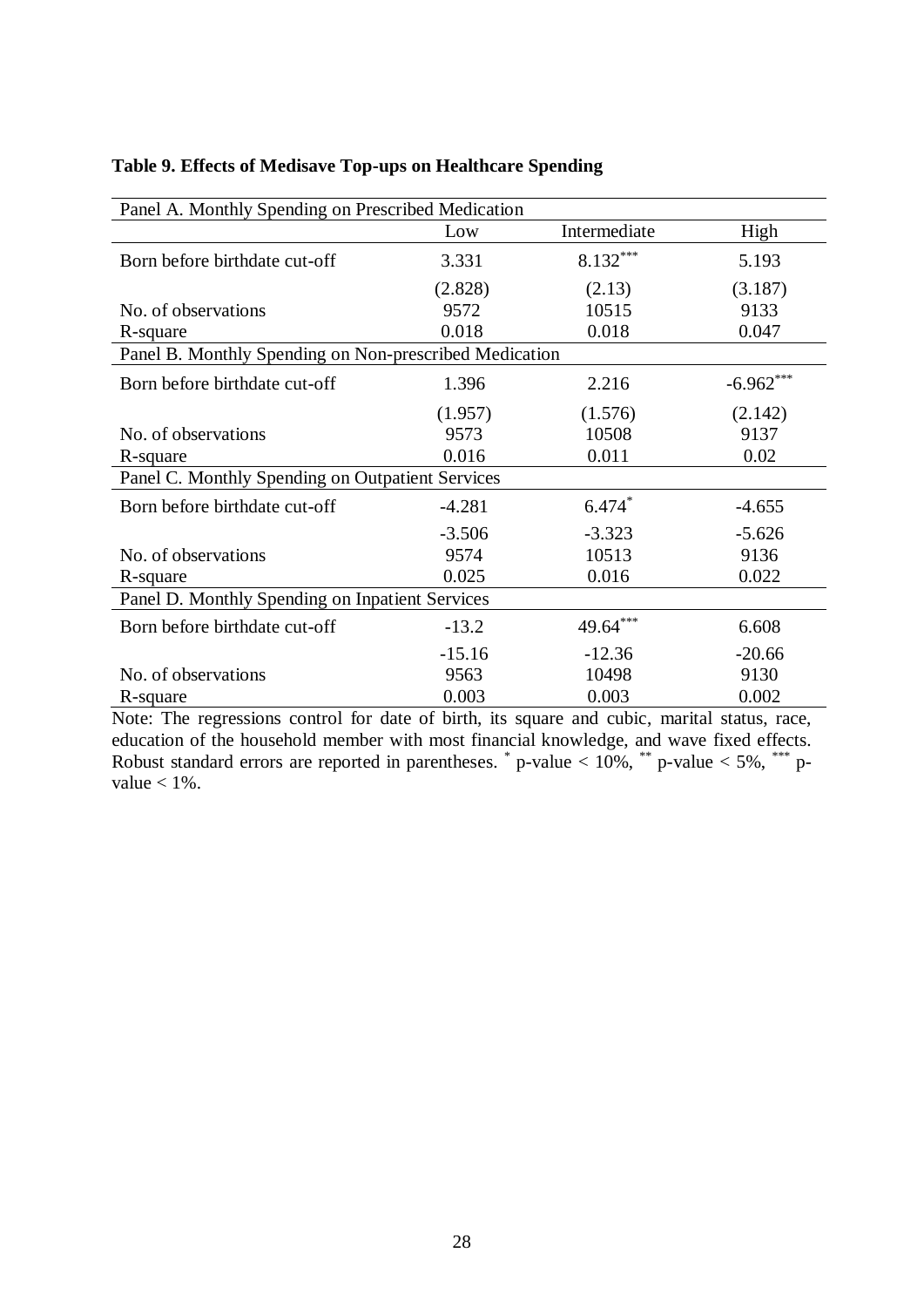# **Table 10. Effects of Medisave Top-ups based on Chronic Conditions**

| <b>Panel A. Probability of Doctor Visits</b> |                                |                                   |  |  |  |
|----------------------------------------------|--------------------------------|-----------------------------------|--|--|--|
|                                              | <b>With Chronic Conditions</b> | <b>Without Chronic Conditions</b> |  |  |  |
| Born before birthdate cut-<br>off            | 0.000920                       | $0.0153***$                       |  |  |  |
|                                              | (0.00160)                      | (0.00660)                         |  |  |  |
| No. of observations                          | 4869                           | 25732                             |  |  |  |
| R-square                                     | 0.005                          | 0.018                             |  |  |  |
| <b>Panel B. Monthly Healthcare Spending</b>  |                                |                                   |  |  |  |
| Born before birthdate cut-                   |                                |                                   |  |  |  |
| off                                          | 43.26                          | 0.342                             |  |  |  |
|                                              | (44.03)                        | (8.804)                           |  |  |  |
| No. of observations                          | 4869                           | 25732                             |  |  |  |
| R-square                                     | 0.016                          | 0.008                             |  |  |  |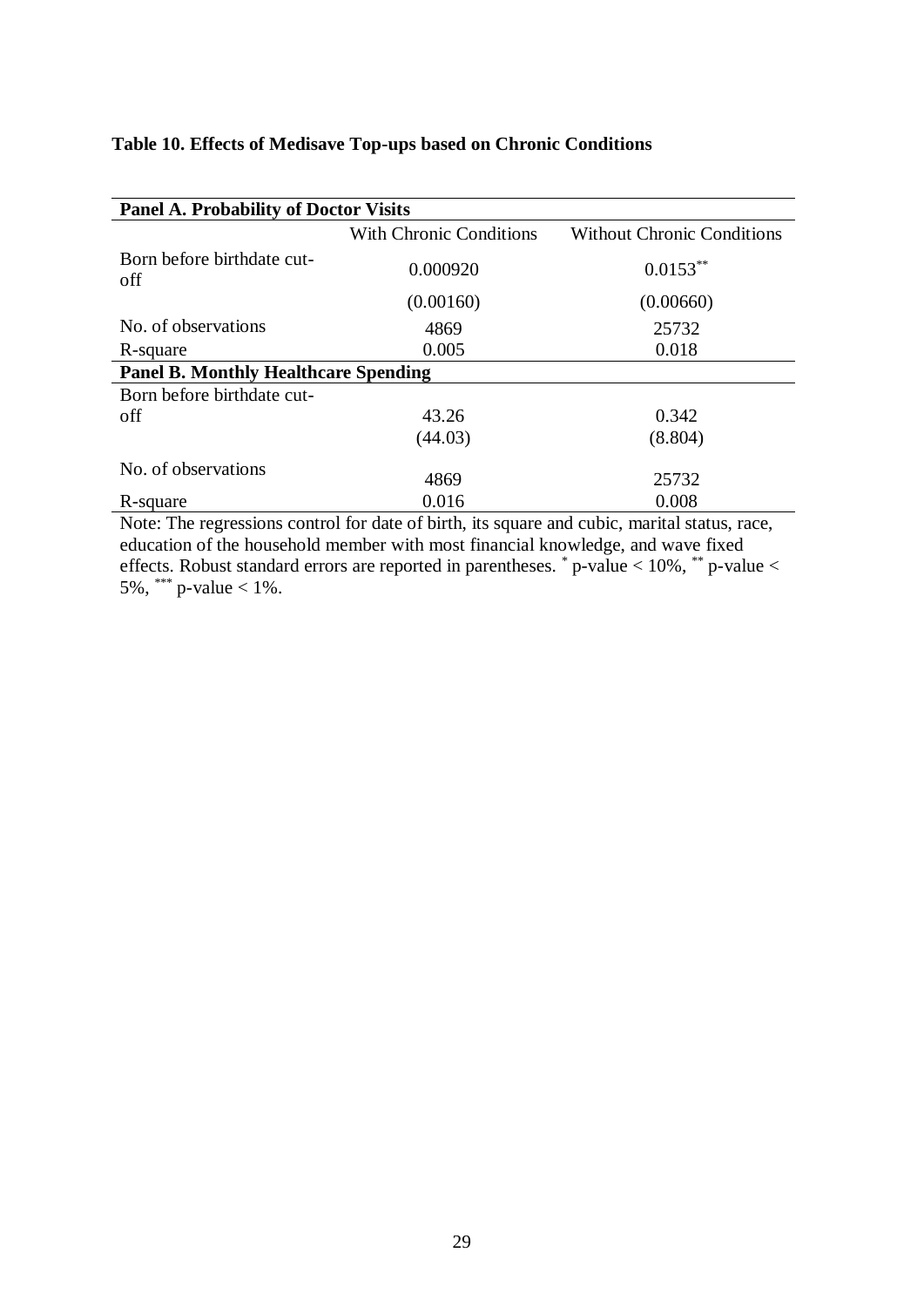#### **Table 11. Effects of Medisave Top-ups on Healthcare Spending based on Chronic Conditions**

| Panel A. Monthly Spending on Prescribed Medication     |              |                        |  |  |
|--------------------------------------------------------|--------------|------------------------|--|--|
|                                                        | With Chronic | <b>Without Chronic</b> |  |  |
|                                                        | Conditions   | Conditions             |  |  |
| Born before birthdate cut-off                          | 1.665        | 2.141                  |  |  |
|                                                        | (6.056)      | (1.361)                |  |  |
| No. of observations                                    | 4815         | 25327                  |  |  |
| R-square                                               | 0.056        | 0.014                  |  |  |
| Panel B. Monthly Spending on Non-prescribed Medication |              |                        |  |  |
| Born before birthdate cut-off                          | $-6.902*$    | $-1.039$               |  |  |
|                                                        | (3.698)      | (1.052)                |  |  |
| No. of observations                                    | 4810         | 25331                  |  |  |
| R-square                                               | 0.022        | 0.013                  |  |  |
| Panel C. Monthly Spending on Outpatient Services       |              |                        |  |  |
| Born before birthdate cut-off                          | 8.243        | $-4.021$ <sup>*</sup>  |  |  |
|                                                        | (8.028)      | (2.349)                |  |  |
| No. of observations                                    | 4808         | 25338                  |  |  |
| R-square                                               | 0.038        | 0.021                  |  |  |
| Panel D. Monthly Spending on Inpatient Services        |              |                        |  |  |
| Born before birthdate cut-off                          | 35.93        | 4.415                  |  |  |
|                                                        | (40.63)      | (7.780)                |  |  |
| No. of observations                                    | 4798         | 25313                  |  |  |
| R-square                                               | 0.004        | 0.001                  |  |  |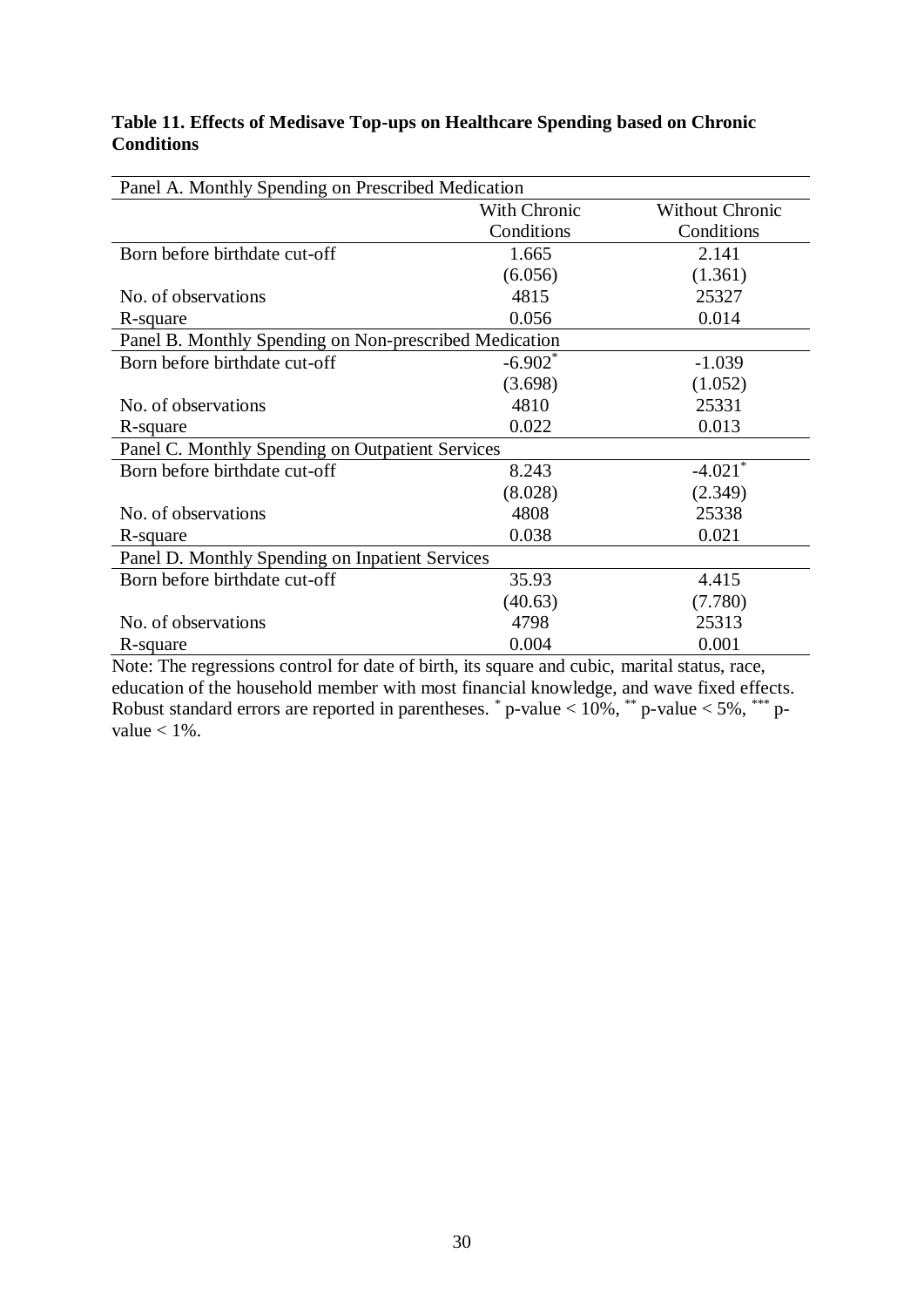# **Figures**



**Figure 1. Effects of Medisave Top-ups on Probability of Doctor Visits**

Note: I pool monthly data from October 2015 to July 2018 from the SLP. The markers represent the average probability of having a doctor visit in the survey month. The lines represent fitted regressions from models that assume a quadratic birthdate profile. Age is standardized at December 31, 1959. Positive values represent the number of months by which individuals were born before the cut-off and negative values represent the number of months after.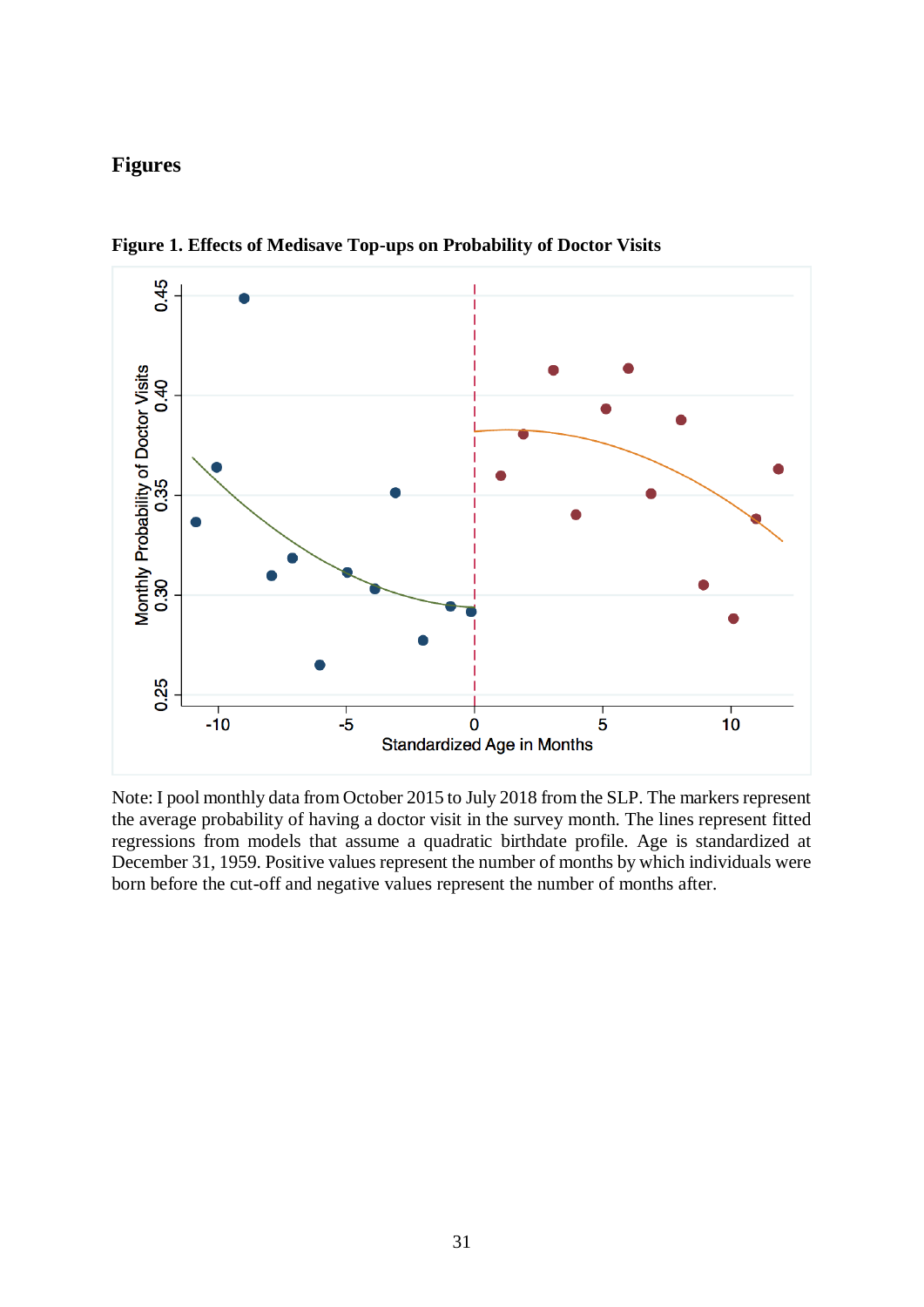

**Figure 2. Effects of Medisave Top-ups on Monthly Health Spending**

Note: I pool monthly data from October 2015 to July 2018 from the SLP. The markers represent the average spending on health in a survey month. The lines represent fitted regressions from models that assume a quadratic birthdate profile. Age is standardized at December 31, 1959. Positive values represent the number of months by which individuals were born before the cutoff and negative values represent the number of months after.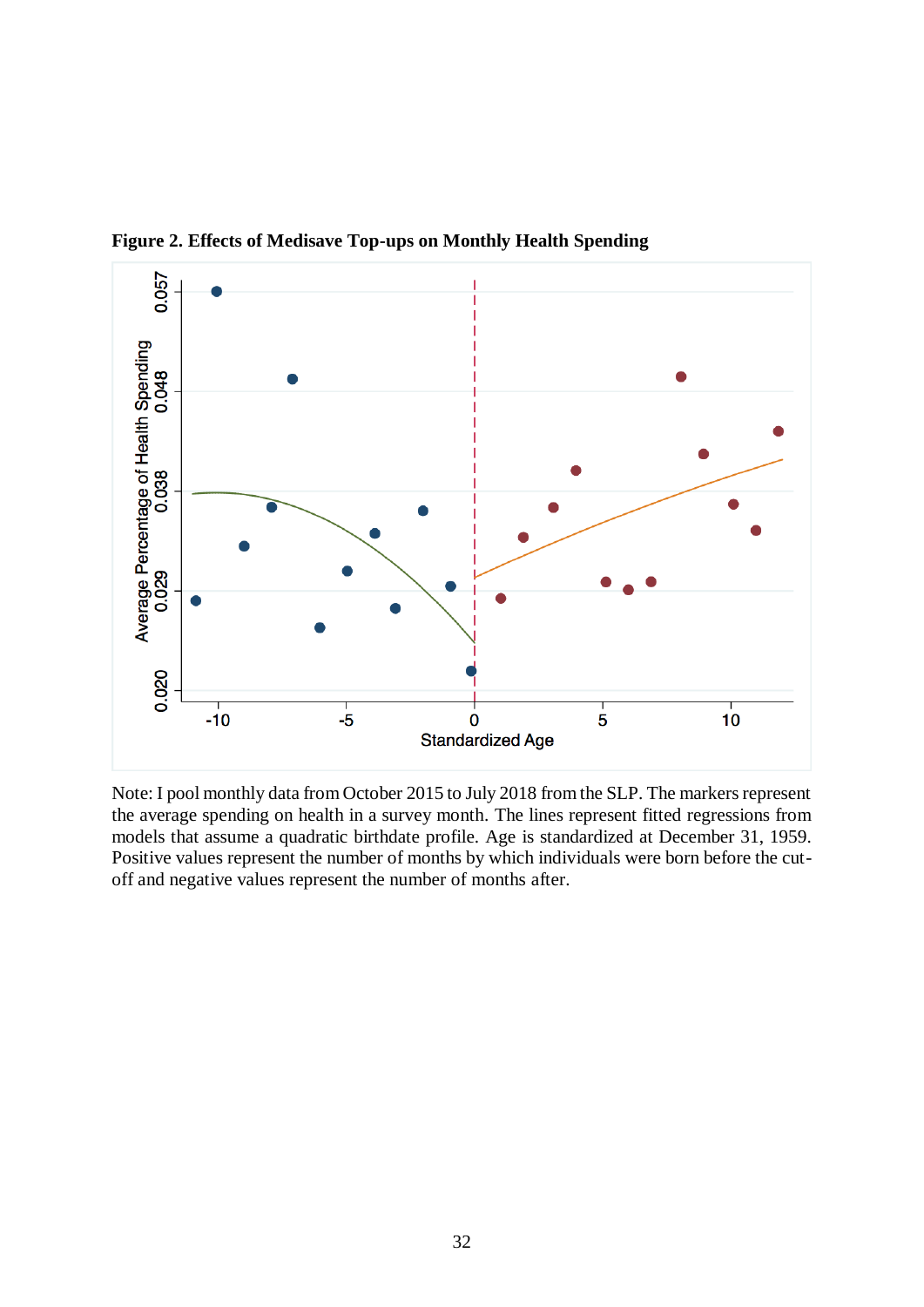**Figure 3. Effects of Medisave Top-ups on Percentage of Health Spending in Total Household Consumption**



Note: I pool monthly data from October 2015 to July 2018 from the SLP. The markers represent the average percentage of health spending in total household consumption in the survey month. The lines represent fitted regressions from models that assume a quadratic birthdate profile. Age is standardized at December 31, 1959. Positive values represent the number of months by which individuals were born before the cut-off and negative values represent the number of months after.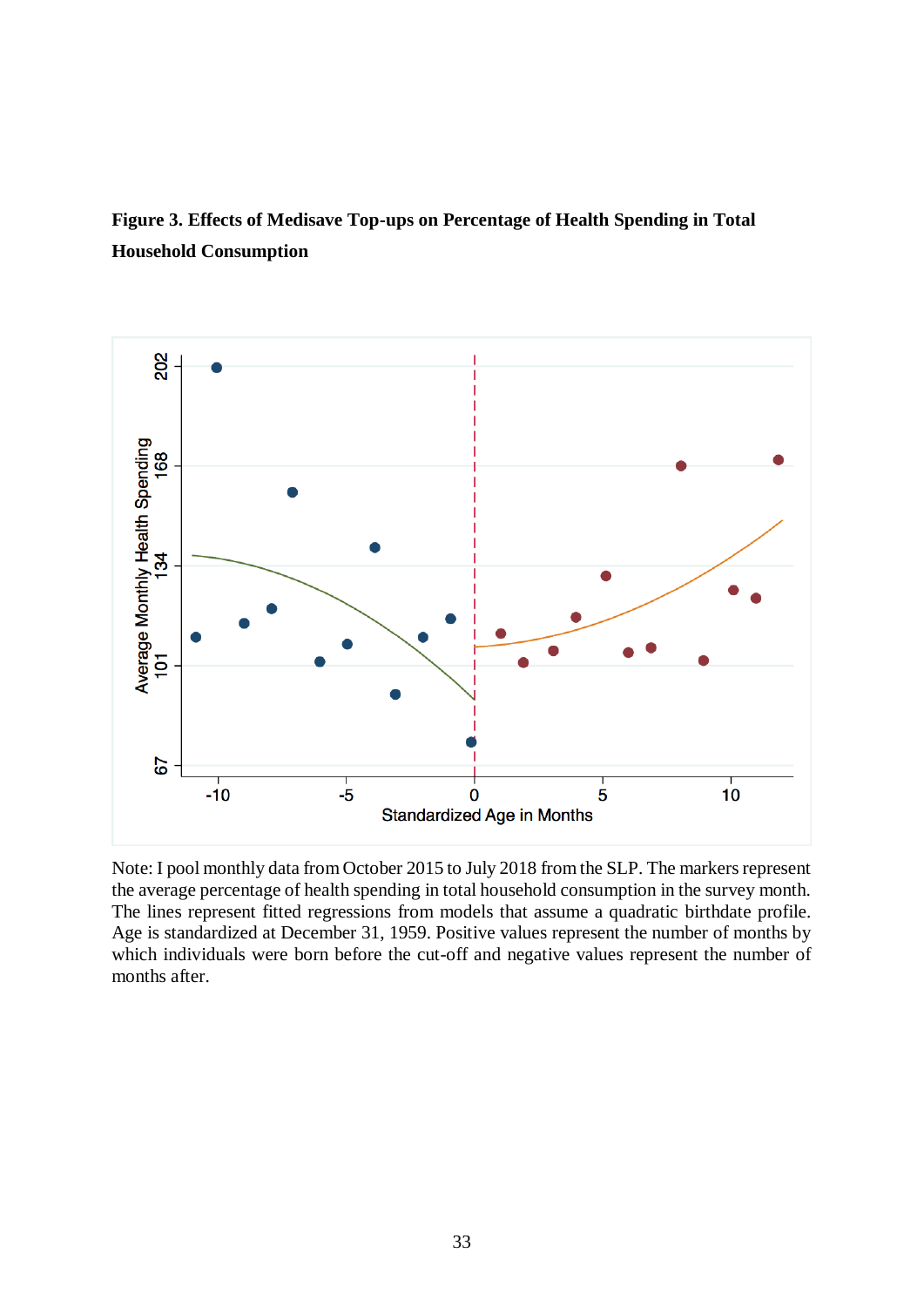

**Figure 4. Effects of Medisave Top-ups on Self-rated Health Being Excellent or Very Good**

Note: I pool monthly data from October 2015 to July 2018 from the SLP. The markers represent the average probability of self-rated health being excellent or very good in that month. The lines represent fitted regressions from models that assume a quadratic birthdate profile. Age is standardized at December 31, 1959. Positive values represent the number of months by which individuals were born before the cut-off and negative values represent the number of months after.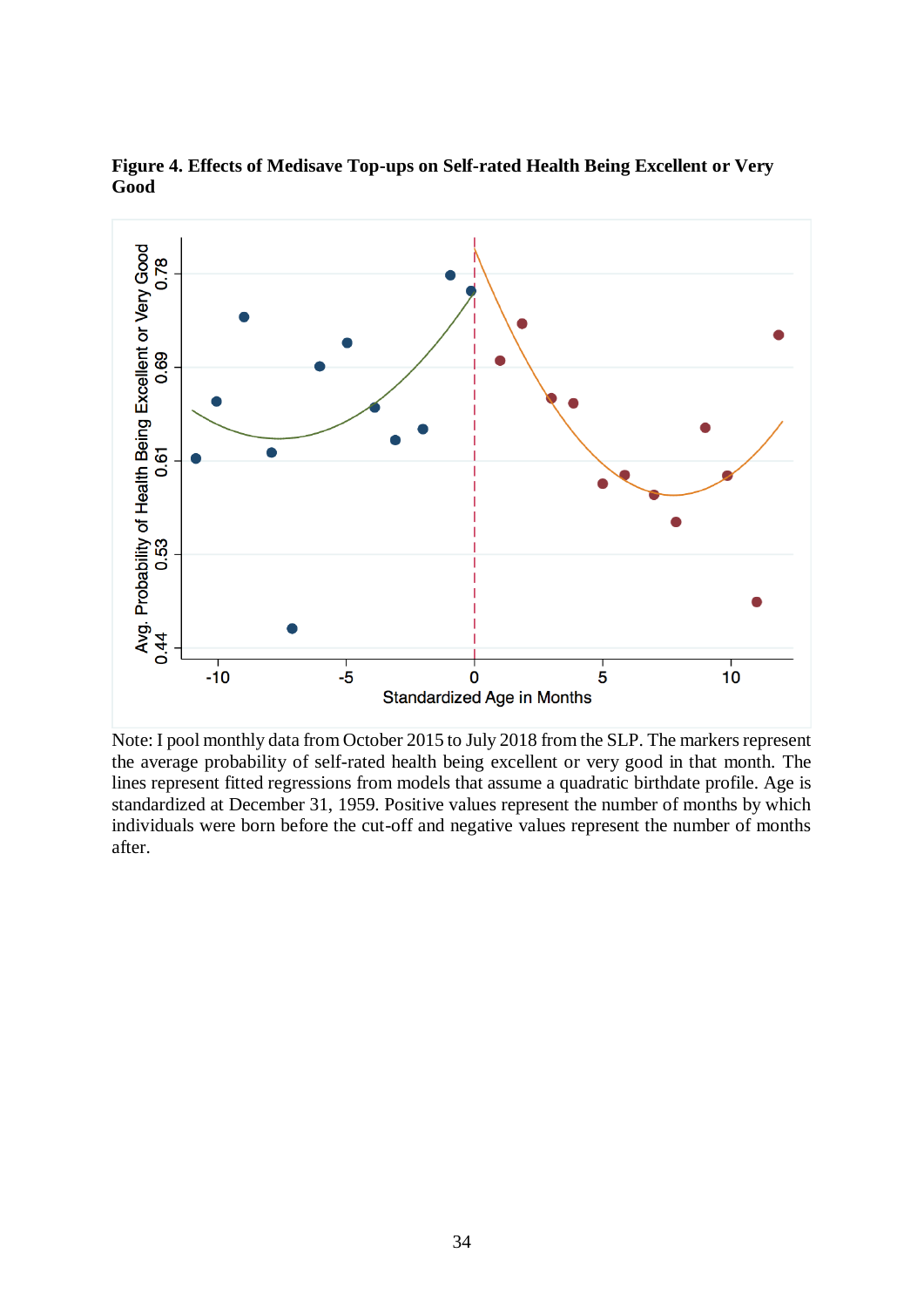

**Figure 5. Effects of Medisave Top-ups on Life Satisfaction Being Very Satisfied or Satisfied**

Note: I pool monthly data from October 2015 to July 2018 from the SLP. The markers represent the average probability of self-rated life satisfaction being very satisfied or satisfied in that month. The lines represent fitted regressions from models that assume a quadratic birthdate profile. Age is standardized at December 31, 1959. Positive values represent the number of months by which individuals were born before the cut-off and negative values represent the number of months after.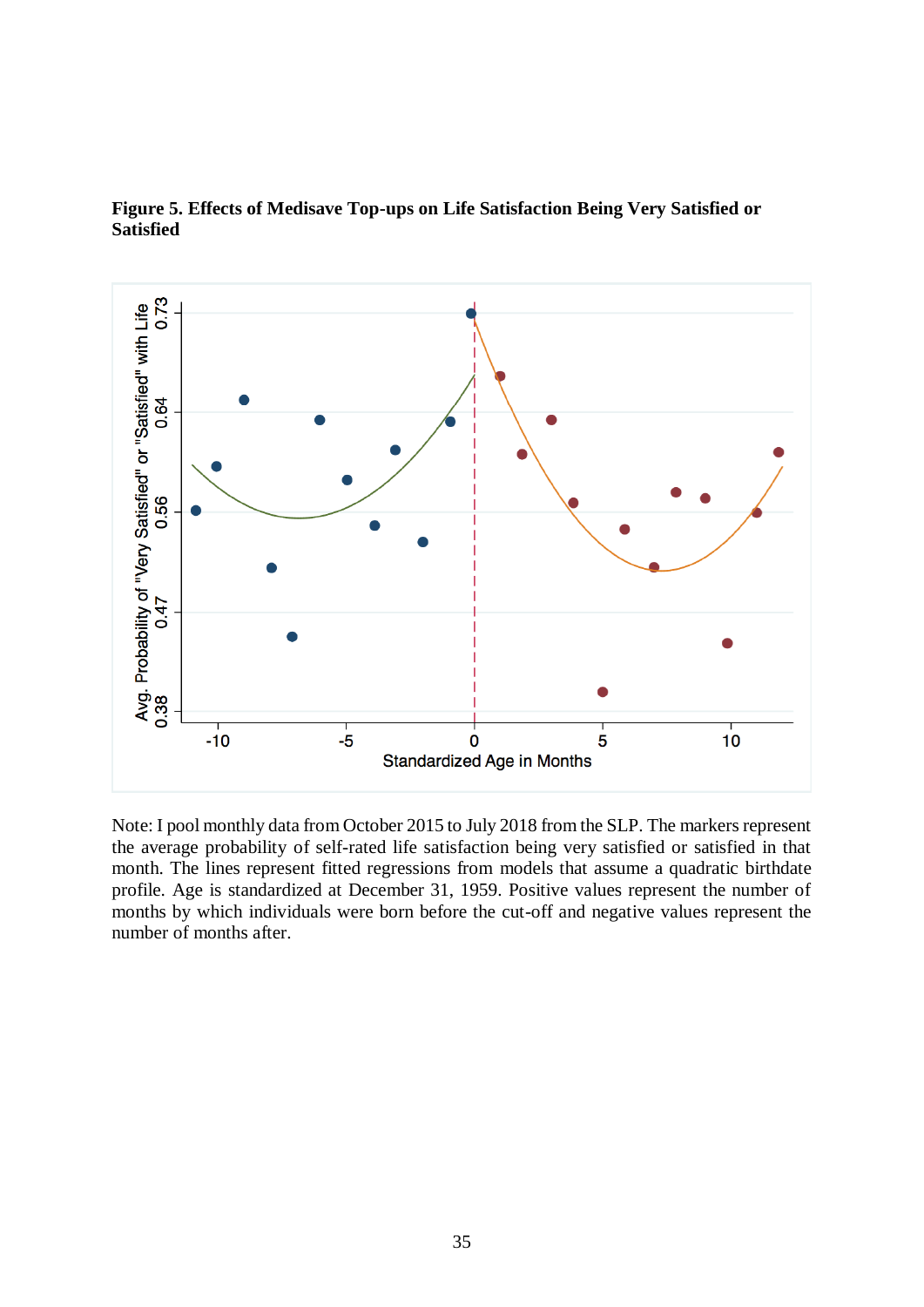**Figure 6. Effects of Medisave Top-ups on Probability of Having Any Chronic Condition Diagnosis in A Survey Month**



Note: I pool monthly data from October 2015 to July 2018 from the SLP. The markers represent the average probability of having any diagnosed chronic conditions in that month. The lines represent fitted regressions from models that assume a quadratic birthdate profile. Age is standardized at December 31, 1959. Positive values represent the number of months by which individuals were born before the cut-off and negative values represent the number of months after.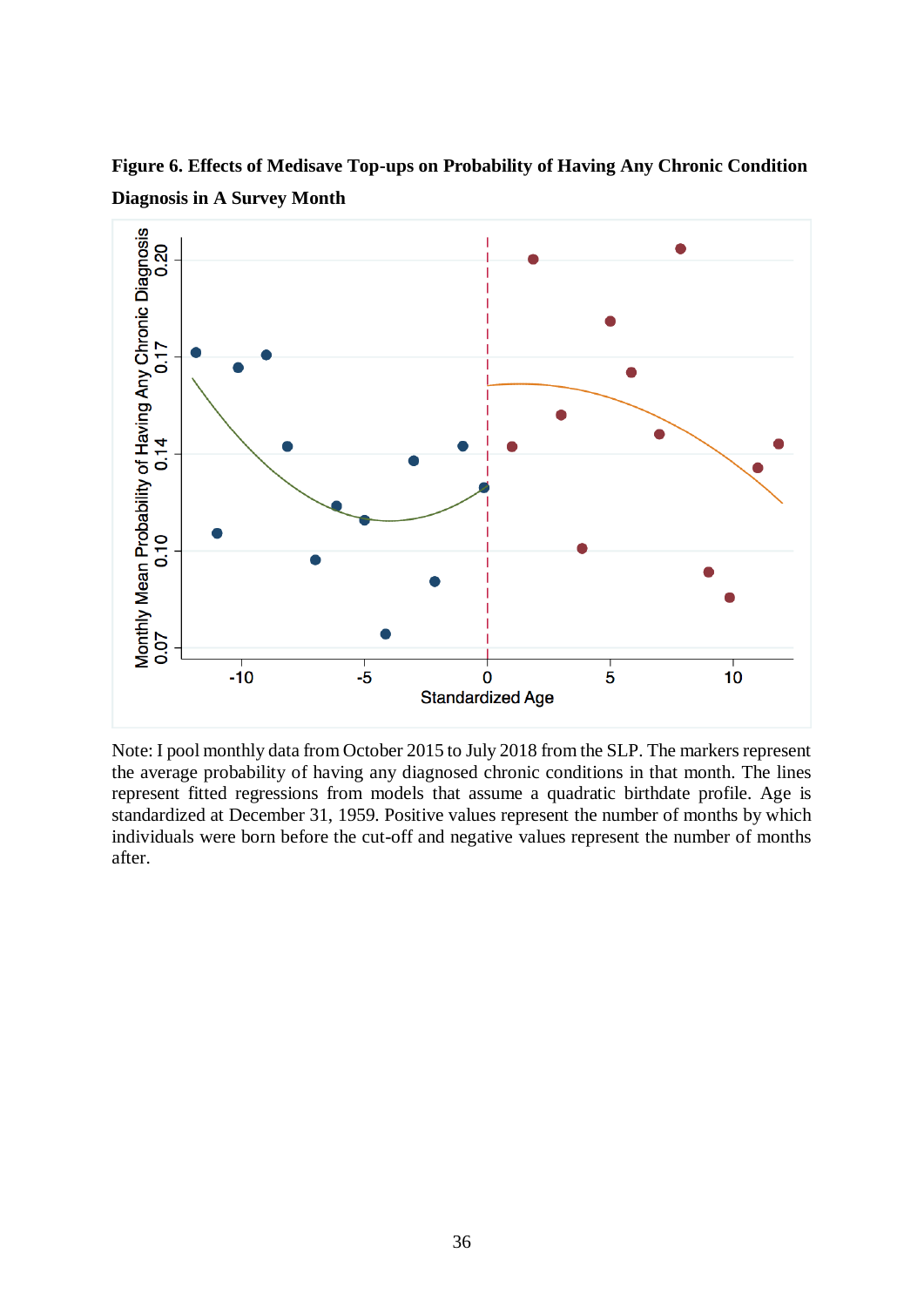# **Appendix**

| <b>Status</b>                                      | N     |  |
|----------------------------------------------------|-------|--|
| Single and has no spousal information in SLP       | 2,729 |  |
| Married but has one item of spousal information in | 7,203 |  |
| <b>SLP</b>                                         |       |  |
| Married and has both items of spousal information  | 2,114 |  |
| in SLP                                             |       |  |
| Single but has spousal information in SLP          | 50    |  |

Appendix Table 1. Marital Status and Spouse Records in the SLP

Appendix Table 2. Regression Results for Number of Waves in which a Respondent Participated

|                     | Number of waves in which a respondent participated |
|---------------------|----------------------------------------------------|
| Age                 | 0.087                                              |
|                     | (0.056)                                            |
| Gender              | 0.009                                              |
|                     | (0.076)                                            |
| Married             | $-0.14$                                            |
|                     | (0.096)                                            |
| Malay               | $-0.167***$                                        |
|                     | (0.142)                                            |
| Indian              | $-1.395***$                                        |
|                     | (0.168)                                            |
| Secondary education | $1.732***$                                         |
|                     | (0.109)                                            |
| Post-secondary      |                                                    |
| education           | $2.46***$                                          |
|                     | (0.112)                                            |
| No. of observations | 31,885                                             |
| R-square            | 0.094                                              |

Note: The regressions control for wave fixed effects.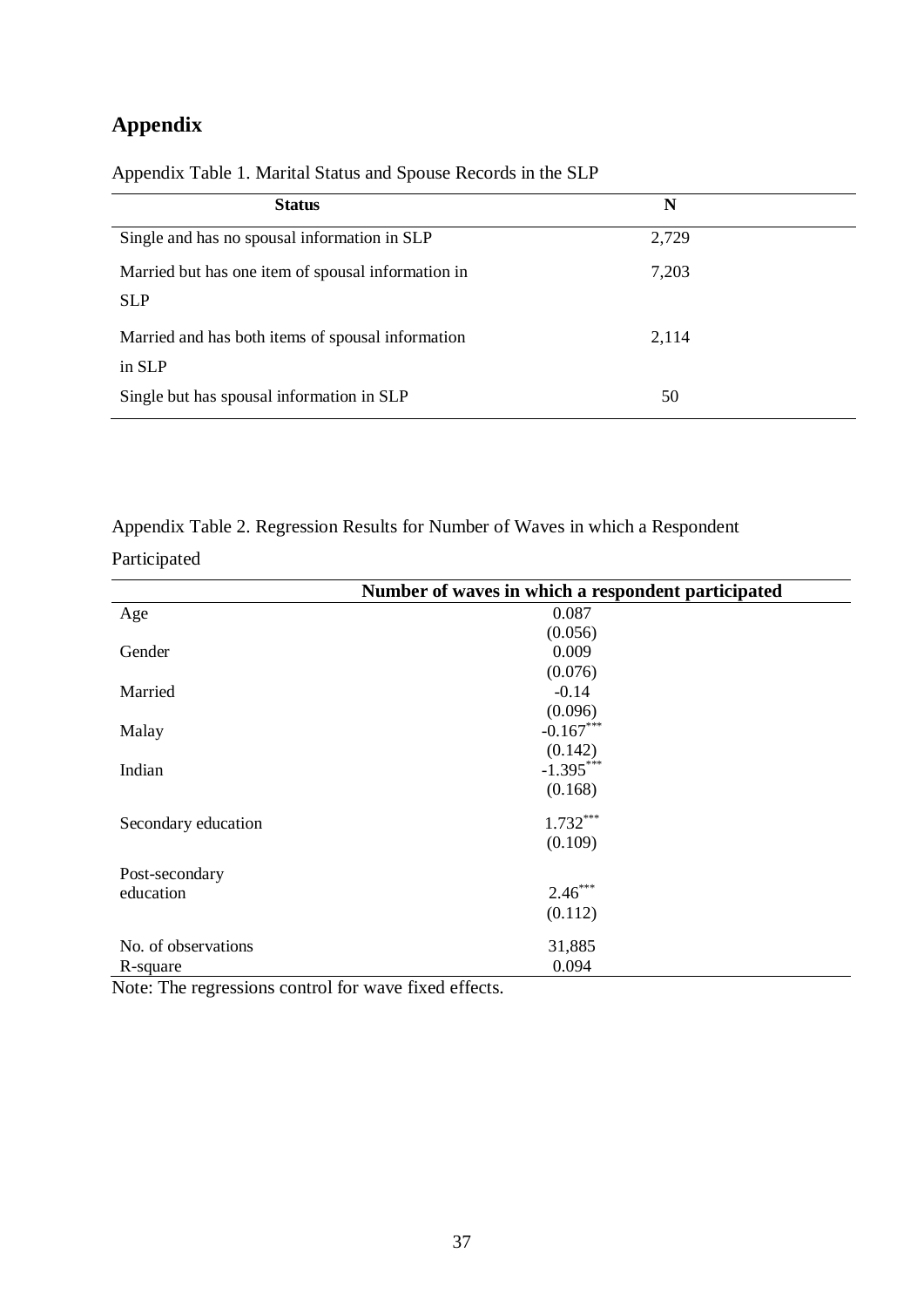|                                  | No. of living<br>children | Chinese<br>ethnicity | Malay<br>ethnicity | Indian<br>ethnicity | Father<br>still alive | Mother<br>still alive |
|----------------------------------|---------------------------|----------------------|--------------------|---------------------|-----------------------|-----------------------|
| Born before<br>birthdate cut-off |                           |                      |                    |                     |                       |                       |
|                                  | 0.057                     | $-0.019$             | 0.0414             | 0.0038              | 0.076                 | $-0.103*$             |
|                                  | (0.085)                   | (0.054)              | (0.035)            | (0.025)             | (0.054)               | (0.051)               |
| No. of                           |                           |                      |                    |                     |                       |                       |
| observations                     | 1502                      | 1503                 | 1503               | 1503                | 1501                  | 1502                  |
| R-square                         | 0.004                     | 0.017                | 0.005              | 0.031               | 0.006                 | 0.004                 |

#### Appendix Table 3. Regression Results for Confounding Variables

Note: The regressions control for wave fixed effects, date of birth, its square and cubic, marital status, race, and education. Standard errors are clustered at age in months.

# Appendix Table 4. Program Effects based on a Different Birthdate Cut-off

# Panel A. Healthcare Utilization

|                               | Probability of doctor visits | Monthly healthcare<br>spending |  |  |
|-------------------------------|------------------------------|--------------------------------|--|--|
|                               | Cut-off: 1957                |                                |  |  |
| Born before birthdate cut-off | $0.0396***$                  | $-24.00***$                    |  |  |
|                               | (0.00677)                    | (8.984)                        |  |  |
| No. of observations           |                              |                                |  |  |
|                               | 28171                        | 28171                          |  |  |
| R-square                      | 0.015                        | 0.006                          |  |  |

Note: The regressions control for date of birth, its square and cubic, marital status, race, education of the household member with most financial knowledge, and wave fixed effects. Robust standard errors are in parentheses.  $*$  p-value  $< 10\%$ ,  $*$  p-value  $< 5\%$ ,  $***$  p-value  $<$ 1%.

#### Panel B. Health

| Birthdate Cut-off: 1957 |                                                   |                                                             |                                    |                                                                |  |
|-------------------------|---------------------------------------------------|-------------------------------------------------------------|------------------------------------|----------------------------------------------------------------|--|
|                         | Self-rated health<br>is excellent or<br>very good | Life<br>satisfaction is<br>very satisfying<br>or satisfying | Number of<br>chronic<br>conditions | Probability of<br>having any<br>chronic condition<br>diagnosis |  |
| Born before             |                                                   |                                                             |                                    |                                                                |  |
| birthdate cut-off       | $-0.0375$                                         | 0.0171                                                      | $-0.00626$                         | 0.024                                                          |  |
|                         | (0.0376)                                          | (0.0424)                                                    | (0.113)                            | (0.020)                                                        |  |
| No. of observations     | 29232                                             | 29237                                                       | 9742                               | 29273                                                          |  |
| R-square                | 0.026                                             | 0.035                                                       | 0.057                              | 0.012                                                          |  |

Note: The regressions control for wave fixed effects, date of birth, its square and cubic, marital status, race, and education. Standard errors are clustered at age in months.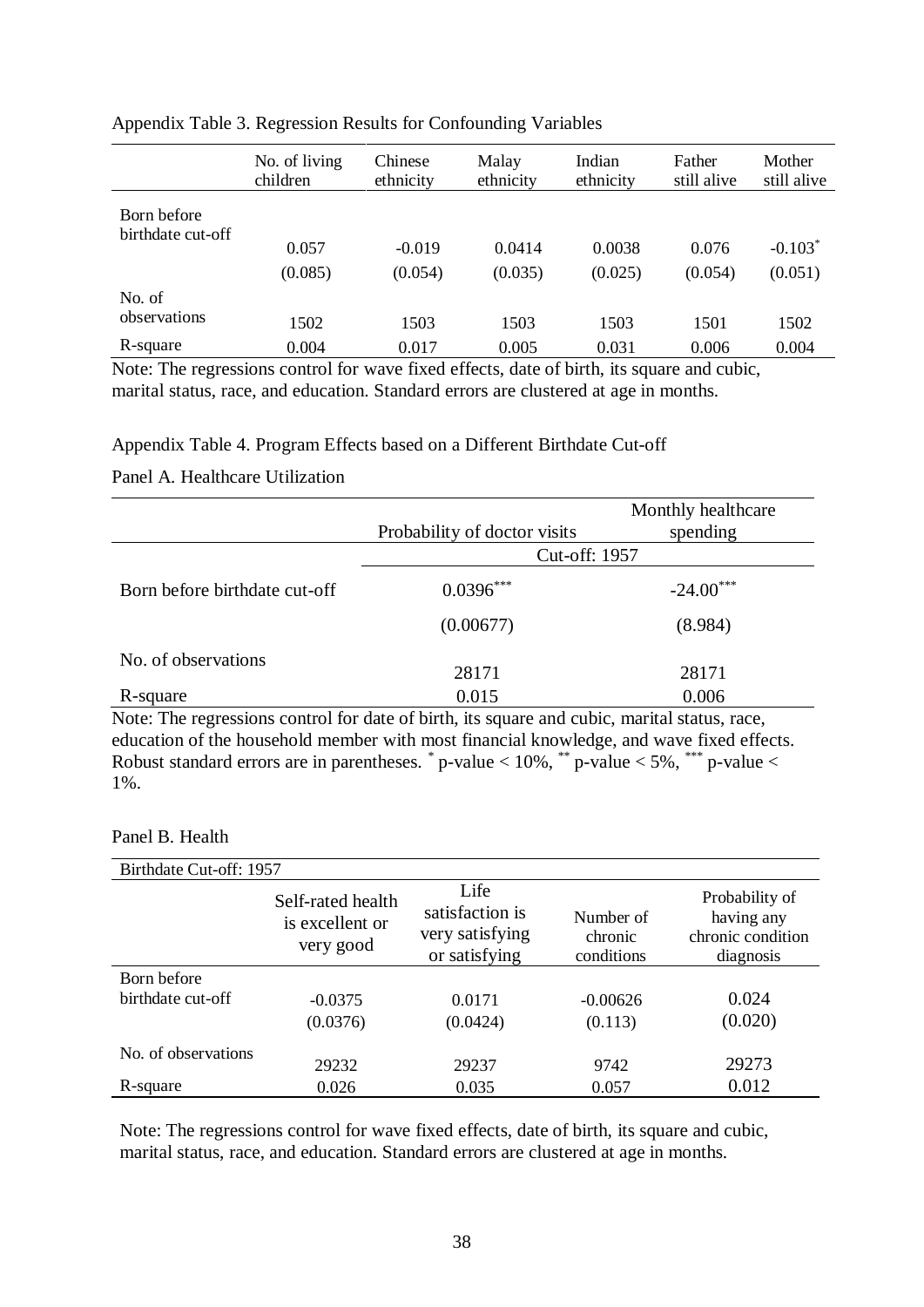| <b>Bandwidth</b>                 | 6 months    | 18 months   | 24 months   | 36 months     |  |  |
|----------------------------------|-------------|-------------|-------------|---------------|--|--|
| Probability of Doctor Visits     |             |             |             |               |  |  |
| Born before<br>birthdate cut-off | $0.0471***$ | $0.0421***$ | $0.0476***$ | ***<br>0.0411 |  |  |
|                                  | (0.00873)   | (0.00608)   | (0.00567)   | (0.00518)     |  |  |
| No. of observations              | 15400       | 43321       | 56416       | 81651         |  |  |
| R-square                         | 0.023       | 0.018       | 0.016       | 0.014         |  |  |
| <b>Healthcare Spending</b>       |             |             |             |               |  |  |
| Born before<br>birthdate cut-off | 10.83       | 3.684       | 4.669       | $-5.024$      |  |  |
|                                  | (10.81)     | (8.416)     | (7.359)     | (7.002)       |  |  |
| No. of observations              | 15400       | 43321       | 56416       | 81651         |  |  |
| R-square                         | 0.011       | 0.008       | 0.008       | 0.008         |  |  |

Appendix Table 5. Program Effects on Healthcare Utilization based on Different Bandwidth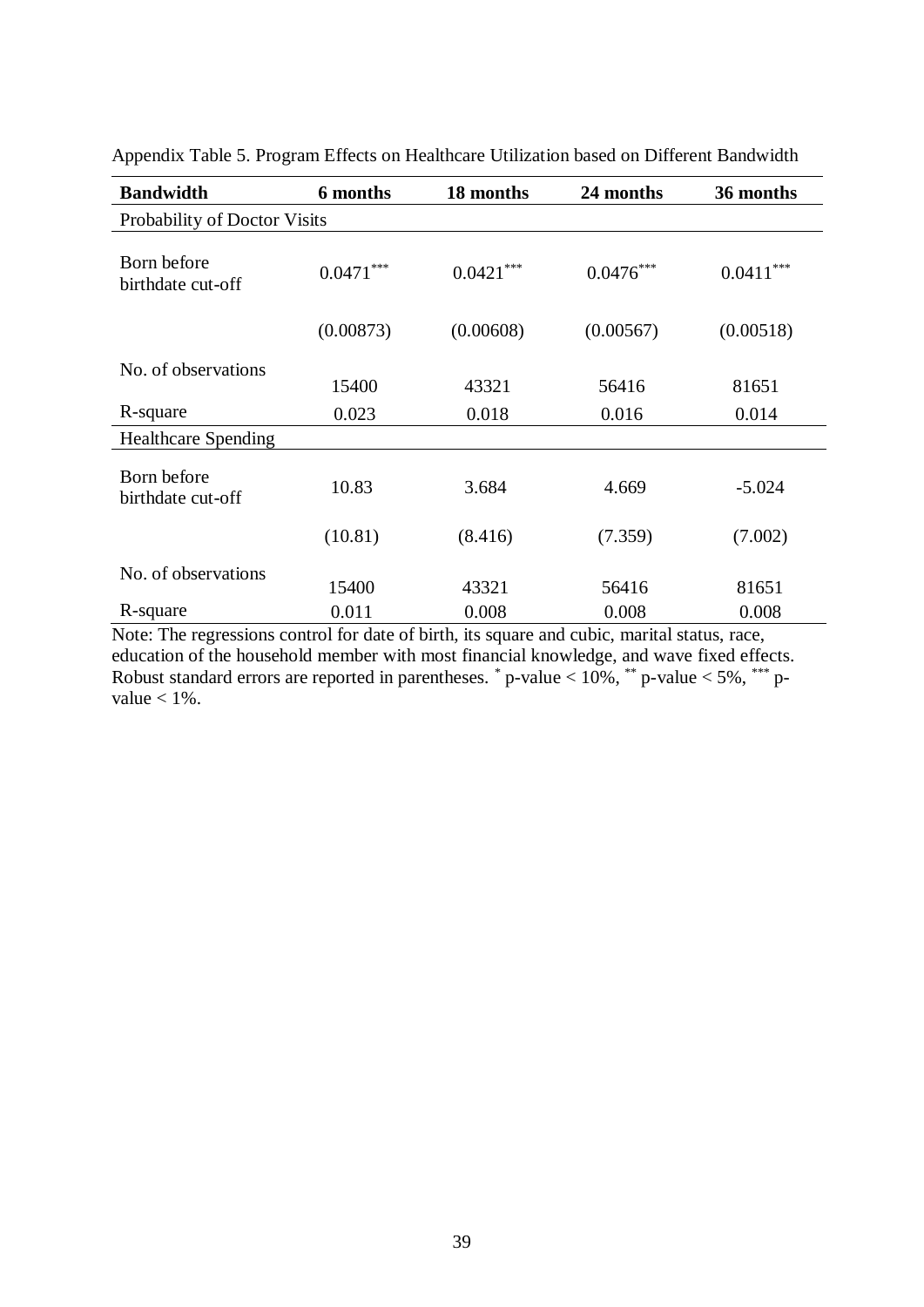| <b>Bandwidth</b>                            | 6 months  | 18 months  | 24 months   | 36 months    |  |
|---------------------------------------------|-----------|------------|-------------|--------------|--|
| Self-assessed Health                        |           |            |             |              |  |
| Born before<br>birthdate cut-off            | $-0.0107$ | $-0.0628$  | $-0.0750^*$ | $-0.0516$    |  |
|                                             | (0.0770)  | (0.0521)   | (0.0419)    | (0.0342)     |  |
| No. of                                      |           |            |             |              |  |
| observations                                | 15815     | 45355      | 59506       | 87735        |  |
| R-square                                    | 0.017     | 0.011      | 0.012       | 0.012        |  |
| <b>Life Satisfaction</b>                    |           |            |             |              |  |
| Born before<br>birthdate cut-off            | $-0.0292$ | $-0.0620$  | $-0.0676*$  | $-0.0621***$ |  |
|                                             | (0.0730)  | (0.0503)   | (0.0385)    | (0.0307)     |  |
| No. of<br>observations                      | 15823     | 45369      | 59533       | 87769        |  |
| R-square                                    | 0.038     | 0.029      | 0.030       | 0.029        |  |
| Number of Chronic Conditions                |           |            |             |              |  |
| Born before<br>birthdate cut-off            | 0.215     | $0.188*$   | $0.146*$    | $0.127*$     |  |
|                                             | (0.148)   | (0.103)    | (0.0798)    | (0.0665)     |  |
| No. of<br>observations                      | 4828      | 14582      | 19321       | 28355        |  |
| R-square                                    | 0.041     | 0.040      | 0.044       | 0.043        |  |
| Probability of Having Any Chronic Condition |           |            |             |              |  |
| Born before<br>birthdate cut-off            | 0.053     | $0.055***$ | $0.050***$  | $0.034***$   |  |
|                                             | (0.031)   | (0.021)    | (0.016)     | (0.014)      |  |
| No. of<br>observations                      | 16331     | 46845      | 61481       | 90641        |  |
| R-square                                    | 0.012     | 0.012      | 0.011       | 0.010        |  |

Appendix Table 6. Program Effects on Health based on Different Bandwidth

Note: The regressions control for wave fixed effects, date of birth, its square and cubic, marital status, race, and education. Standard errors are clustered at age in months.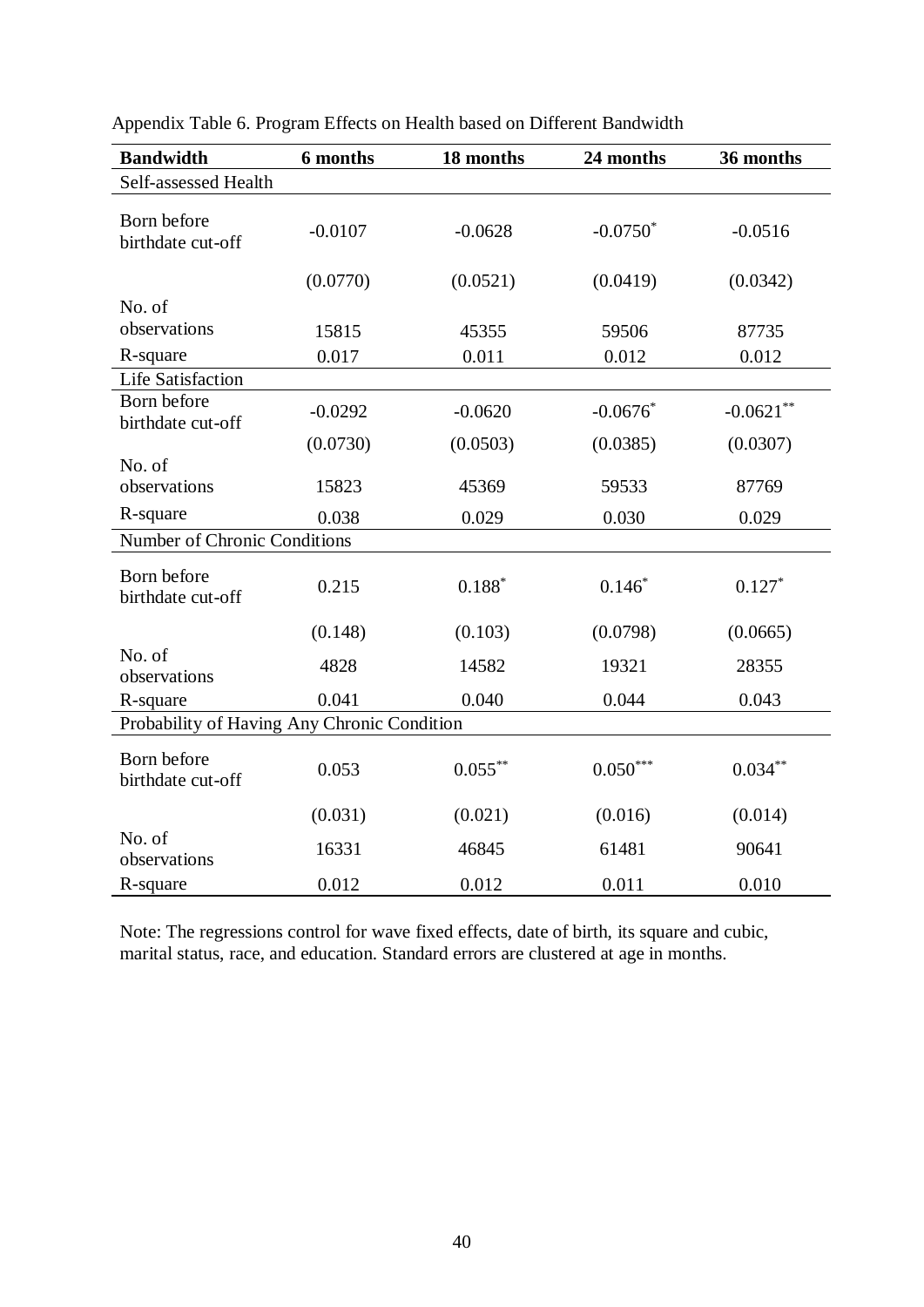Appendix Figure 1